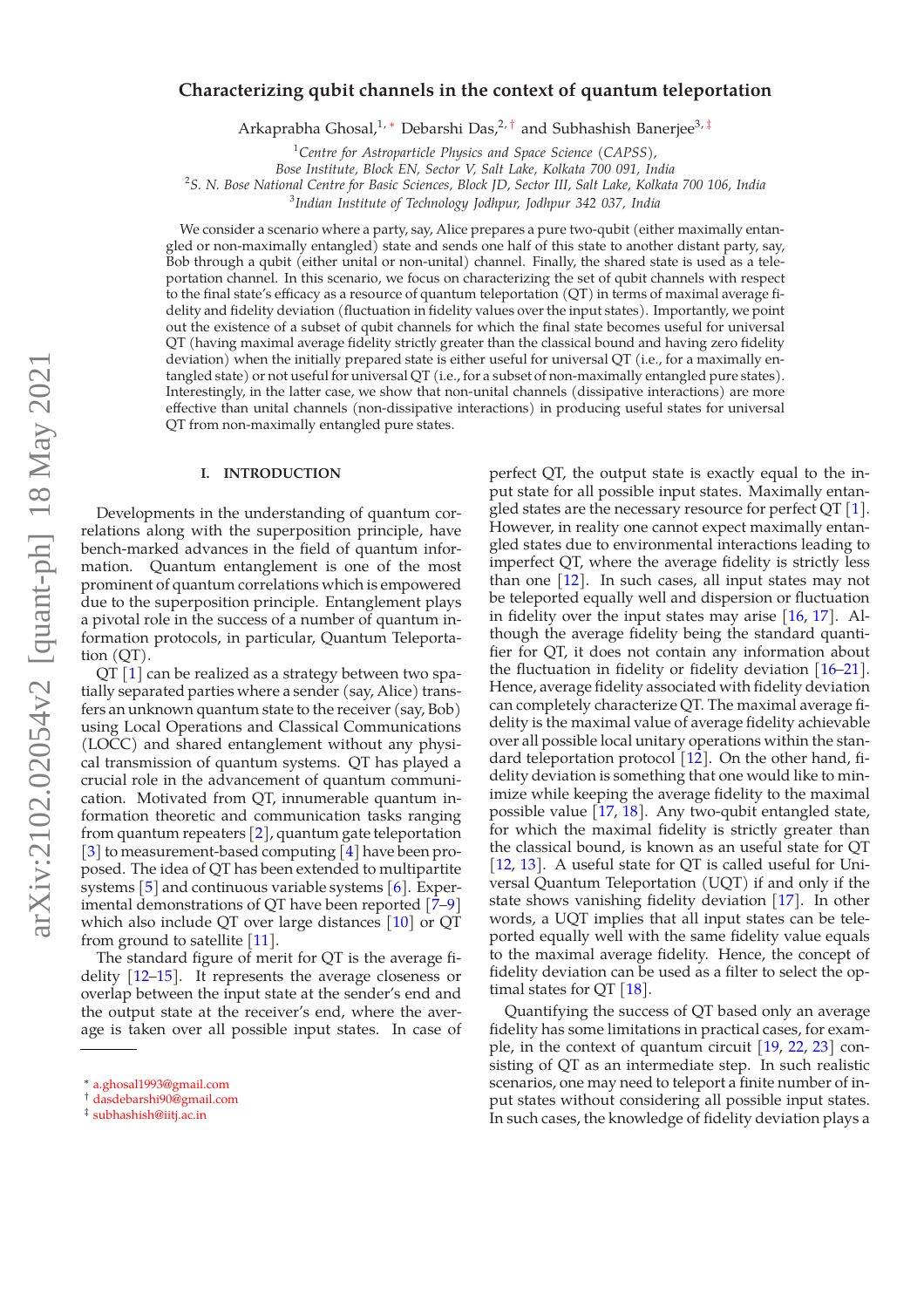crucial role to estimate the individual fidelities for different input states. In particular, if the entangled channel is useful for UQT, then any input state is teleported with fidelity equal to the average fidelity.

The necessary resource for QT is entanglement which must be shared between the sender and the receiver. Sharing of entanglement can be done by a simple process; Alice prepares an entangled pair in her lab and sends one half to Bob via a quantum channel. A perfect QT requires a maximally entangled state which can only be established via noiseless quantum channels. In practical scenarios, the channels are noisy and, hence, these studies need to be considered by taking into account of the effects of environmental interactions. This can be done using the tools of open quantum systems  $[24, 25]$ .

A quantum channel [26–28] is a Completely Positive and Trace Preserving (CPTP) map  $\Phi$  with the operator sum representation  $\Lambda(\rho) = \sum_i K_i \rho K_i^{\dagger}$ . Here  $K_i$  are the Kraus operators [26, 27] obeying the completeness condition,  $\sum_i K_i^{\dagger} K_i = I$ . Any quantum channel is characterized by the following properties: (a) linearity, (b) Hermiticity preserving, (c) positivity preserving, and (d) trace preserving. The evolution modeled by a quantum channel could be, in general, unital or non-unital.

In the present study, we consider the scenario where Alice prepares either a maximally entangled two-qubit state or a non-maximally entangled two-qubit pure state and sends one half of it via a unital or non-unital qubit channel. The final state shared between Alice and Bob is used as the teleportation channel. Since the maximally entangled two-qubit states are useful for UQT [17], in this case we find out the set of unital as well as non-unital channels for which the final state still remains useful for UQT. On the other hand, the non-maximally entangled two-qubit pure states being not useful for UQT [17], we work out on finding the subset of unital and non-unital channels which convert the initial non-maximally entangled two-qubit pure states into useful states for UQT by acting on one half of the states. Our results indicate that both unital and non-unital qubit channels can decrease the fidelity deviation (even can eliminate it completely).

Environmental interactions and the effects of quantum channels inevitably degrade the efficacy of a quantum resource. Hence, from foundational point of view as well as from information theoretic perspective it is important to find out the set of quantum channels that preserve the effectiveness of any quantum resource. QT being one of the primitive quantum information processing protocols, analyzing the set of quantum channels preserving the resources for QT is of paramount significance. Our present study is motivated to address this practical issue. Most importantly, our results effectively filter out the set of qubit channels which can be used in practical scenario for realizing UQT.

The paper is organized as follows. Sec.  $\mathbf I$  is dedicated to the preliminary ideas and definitions useful for our paper. In particular, we briefly discuss the concept

of concurrence for two-qubit states, the Hilbert-Schmidt representation and canonical representation of an arbitrary two-qubit state, the concept of maximal average fidelity and fidelity deviation for a two-qubit state, and the qubit channels. In Sec. III, we summarize the results obtained in this paper. Next, in Sec. IV, we present the results when the initial state is a Bell state followed by the results in Sec. V with non-maximally entangled twoqubit pure states as the initial states. An analysis of physically motivated noise models is made in Sec. VI. Finally, we conclude with a brief discussion in Sec. VII. Some of the technical details are relegated to two Appendices.

# **II. PRELIMINARIES**

In this section, we will discuss the basic definitions and preliminaries of quantum entanglement, Hilbert-Schmidt representation and canonical representation of a two-qubit state, maximal average fidelity and fidelity deviation in QT with a two-qubit state and qubit channels.

### **A. Concurrence of a two-qubit state**

Entanglement is a fundamental aspect of quantum correlation present in compound quantum systems. There exist a number of well-known measures of quantum entanglement. In the present paper, we restrict ourselves to the concurrence measure [29]. For a two qubit state  $\rho$ , the concurrence  $C(\rho)$  is defined as [29],

$$
C(\rho) = \max\{0, \lambda_1 - \lambda_2 - \lambda_3 - \lambda_4\}.
$$
 (1)

Here  $\lambda_1 \geq \lambda_2 \geq \lambda_3 \geq \lambda_4$  are square roots of the eigenvalues of  $\rho\tilde{\rho}$ , where  $\tilde{\rho}=(\sigma_y\otimes\sigma_y)\rho^*(\sigma_y\otimes\sigma_y)$  is the Pauli rotated state with  $\sigma_y$  being the Pauli bit-phase flip matrix and  $\rho^*$  being the complex conjugation of  $\rho$  in the computational basis.

# **B. Hilbert-Schmidt representation and the canonical form of a two-qubit state**

The Hilbert-Schmidt representation of a two-qubit density matrix  $\rho$  is given by [12, 30, 31],

$$
\rho = \frac{1}{4} \left[ \mathbf{I}_4 + \mathbf{R} \cdot \boldsymbol{\sigma} \otimes \mathbf{I}_2 + \mathbf{I}_2 \otimes \mathbf{S} \cdot \boldsymbol{\sigma} + \sum_{i,j=1}^3 T_{ij} \sigma_i \otimes \sigma_j \right].
$$
\n(2)

The terms  $R$ , S represent local vectors in  $\mathcal{R}^3$  in each respective marginal and  $R(S) \cdot \sigma = \sum_{i=1}^{3} R_i(S_i) \sigma_i$  with  $\sigma_i$  $(i = 1, 2, 3)$  being the Pauli matrix;  $T_{ij} = \text{Tr}(\rho \sigma_i \otimes \sigma_j)$  are the elements of the 3  $\times$  3 correlation matrix  $T_{\rho}$ , where  $i, j = 1, 2, 3$ . Let  $t_{11}$ ,  $t_{22}$ ,  $t_{33}$  are the eigenvalues of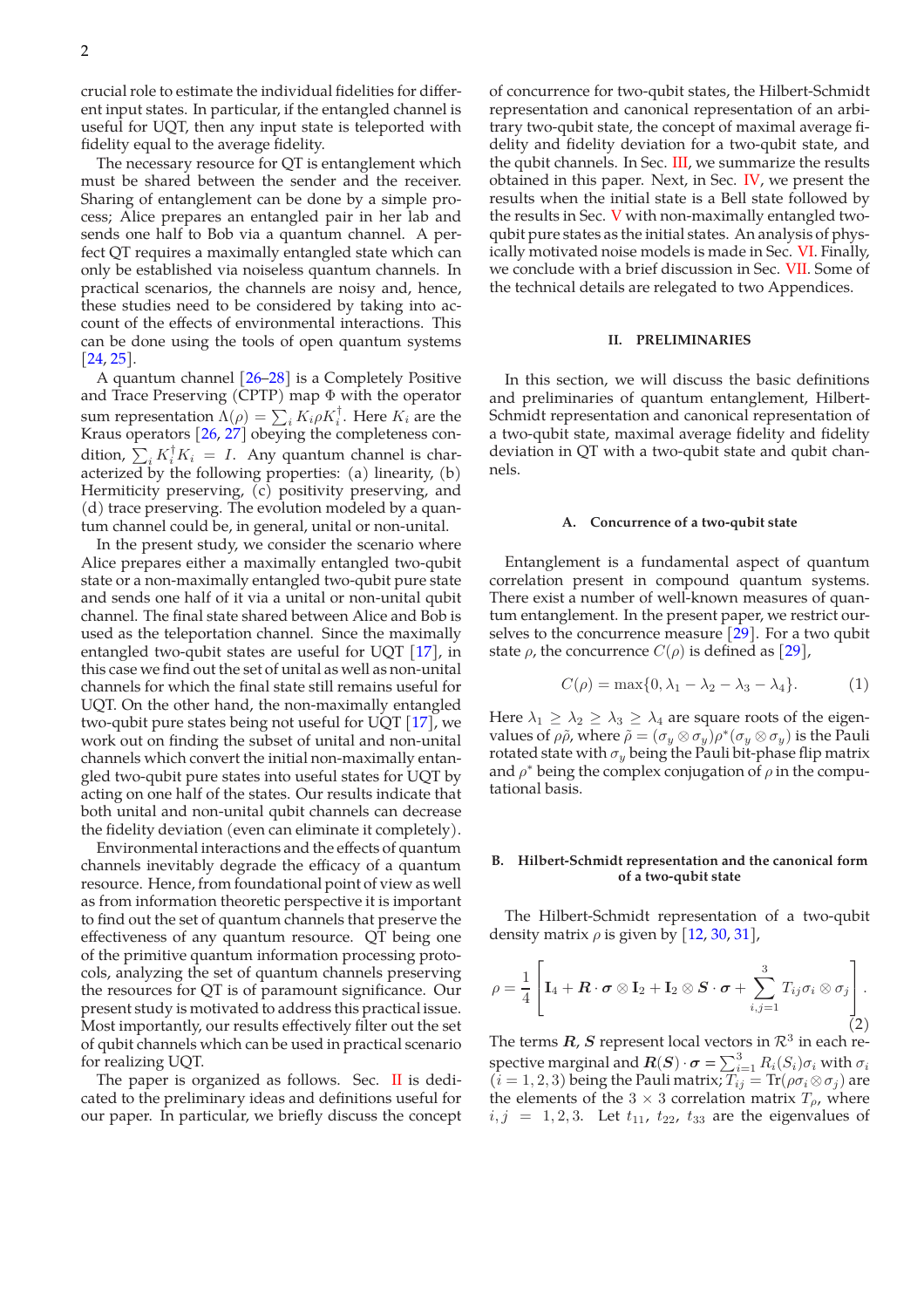$T_{\rho}$ . Then there always exits a product unitary operation  $U_1 \otimes U_2$  that transforms  $\rho \rightarrow \rho_C$  such that [13, 30, 31]

$$
\rho_C = (U_1 \otimes U_2) \rho (U_1 \otimes U_2)^{\dagger} \n= \frac{1}{4} \left[ \mathbf{I}_4 + \mathbf{r} \cdot \boldsymbol{\sigma} \otimes \mathbf{I}_2 + \mathbf{I}_2 \otimes \mathbf{s} \cdot \boldsymbol{\sigma} + \sum_{k=1}^3 \lambda_k |t_{kk}| \sigma_k \otimes \sigma_k \right],
$$
\n(3)

with  $\lambda_k \in \{-1, +1\}$  for  $k = 1, 2, 3$ ; r, s represent local vectors in  $\mathcal{R}^3$  in each respective marginal and  $r(s) \cdot \sigma = \sum_{i=1}^3 r_i(s_i) \sigma_i$ . Now, one can further choose the product  $\sum_{i=1}^{3} r_i(s_i) \sigma_i$ . Now, one can further choose the product unitary  $U_1 \otimes U_2$  such that (i) if  $\det(T_\rho) \leq 0$ , then  $\lambda_k = -1$ for  $|t_{kk}| \neq 0$ ,  $k = 1, 2, 3$ ; (ii) if  $\det(T_\rho) > 0$ , then  $\lambda_i, \lambda_j =$  $-1$ ,  $\lambda_k = +1$  for  $|t_{kk}| \neq 0$  for any choice of  $i \neq j \neq k \in \mathbb{R}$  $\{1, 2, 3\}$  with  $|t_{ii}| \ge |t_{jj}| \ge |t_{kk}|$ . This transformed  $\rho_C$  is known as the canonical form of  $\rho$  [17, 32].

### **C. Maximal average fidelity and fidelity deviation in QT with a two-qubit state**

Perfect QT is achieved if and only if the shared state is maximally entangled. In this case, the output state of QT is exactly equal to the input state. However, in practice, the available states are mixed entangled and hence, QT will not be perfect. The standard figure of merit for QT is expressed through the concept of average fidelity [12– 15], which signifies the closeness between the input and the output states.

The average teleportation fidelity for a two-qubit state  $\rho$  is defined as [12]

$$
\langle f_{\rho} \rangle = \int f_{\psi,\rho} d\psi, \tag{4}
$$

where  $f_{\psi,\rho} = \langle \psi | \chi | \psi \rangle$  is the fidelity between the inputoutput pair  $(|\psi\rangle\langle\psi|, \chi)$ . The above integration is taken over a uniform distribution of all possible pure qubit input states  $|\psi\rangle$  (normalized Haar measure,  $\int d\psi = 1$ ). In other words, this integration is over the parameters appearing in  $|\psi\rangle$ . In Bloch representation, an arbitrary pure qubit input state is given by  $|\psi\rangle\langle\psi| = \frac{1}{2}(\mathbf{I}_2 + \hat{\boldsymbol{a}}\cdot\boldsymbol{\sigma})$ , where the unit vector  $\hat{a}$  represents the Bloch vector of the input state and it is given by,  $\hat{\mathbf{a}} = (\sin \theta \cos \phi, \sin \theta \sin \phi, \cos \theta)$ . With such parametrization of an arbitrary input state, we have  $d\psi = \sin \theta d\theta d\phi$ . Note that the average fidelity  $\langle f_{\rho} \rangle$ is defined when the standard protocol for QT proposed by Bennett *et al.* [1] is adopted. As mentioned earlier,  $\langle f_{\rho} \rangle = 1$  is possible if and only if  $\rho$  is maximally entangled.

Fidelity deviation  $\delta_{\rho}$  is a secondary quantifier of QT which measures fluctuations in fidelity over the input states. It is defined as the standard deviation of fidelity values over all possible input states given by [16–19],

$$
\delta_{\rho} = \sqrt{\langle f_{\rho}^{2} \rangle - \langle f_{\rho} \rangle^{2}},\tag{5}
$$

where  $\langle f_\rho^2 \rangle = \int f_{\psi,\rho}^2 d\psi$ , and  $0 \le \delta_\rho \le \frac{1}{2}$ .

,

For a given two-qubit state  $\rho$ , the maximal average fidelity (or, maximal fidelity)  $F_{\rho}$  is defined as the maximal value of average fidelity obtained over all strategies under the standard protocol and local unitary operations [12, 32],

$$
F_{\rho} = \max_{LU} \langle f_{\rho} \rangle, \tag{6}
$$

where the maximization is done over all possible local unitary (LU) strategies. The protocol which maximizes the average fidelity is known to be the 'optimal protocol'. Now, one can show that [32]

$$
F_{\rho} = \langle f_{\rho C} \rangle. \tag{7}
$$

The above Eq.(7) indicates that an optimal protocol consists of two steps: (i) transforming  $\rho \rightarrow \rho_C$  using an appropriate local unitary operation, and then (ii) using  $\rho_C$ for QT following the standard protocol proposed by Bennett *et al.* [1].

Since the primary motivation of QT is to maximize the average fidelity, fidelity deviation should be analyzed for optimal protocol. The fidelity deviation corresponding to the optimal protocol can be defined as  $[17, 18]$ 

$$
\Delta_{\rho} = \delta_{\rho_C}.\tag{8}
$$

A two-qubit state  $\rho$  is useful for QT iff  $F_{\rho} > \frac{2}{3}$  [12, 13], where  $\frac{2}{3}$  is the maximum average fidelity obtained in classical protocols. On the other hand, a two-qubit state  $\rho$  is universal for QT iff  $\Delta_{\rho} = 0$  [17]. If a two-qubit state satisfies the above universality condition, then all input states will be teleported with the same fidelity.

It has been shown earlier  $[31, 32]$  that useful states for QT form a subset of the states with the property  $\det(T_\rho) < 0$ . The analytical expressions of maximal fidelity and fidelity deviation for two-qubit states with  $\det(T_\rho) < 0$  can be written as [17, 32]

$$
F_{\rho} = \frac{1}{2} \left( 1 + \frac{1}{3} \sum_{i=1}^{3} |t_{ii}| \right),
$$
  

$$
\Delta_{\rho} = \frac{1}{3\sqrt{10}} \sqrt{\sum_{i < j=1}^{3} (|t_{ii}| - |t_{jj}|)^2}.
$$
 (9)

From the above equations, it follows that a two-qubit state  $\rho$  is useful for Universal Quantum Teleportation (UQT) (i.e., useful and universal for QT) if and only if  $|t_{11}| = |t_{22}| = |t_{33}| > \frac{1}{3}$  [17].

Hence, in order to theoretically determine usefulness and universality of a two-qubit state  $\rho$  in the context of QT, we only need to find out the eigenvalues of the correlation matrix  $T_{\rho}$ , we don't need to find out the optimal protocol or the canonical form  $\rho_C$ .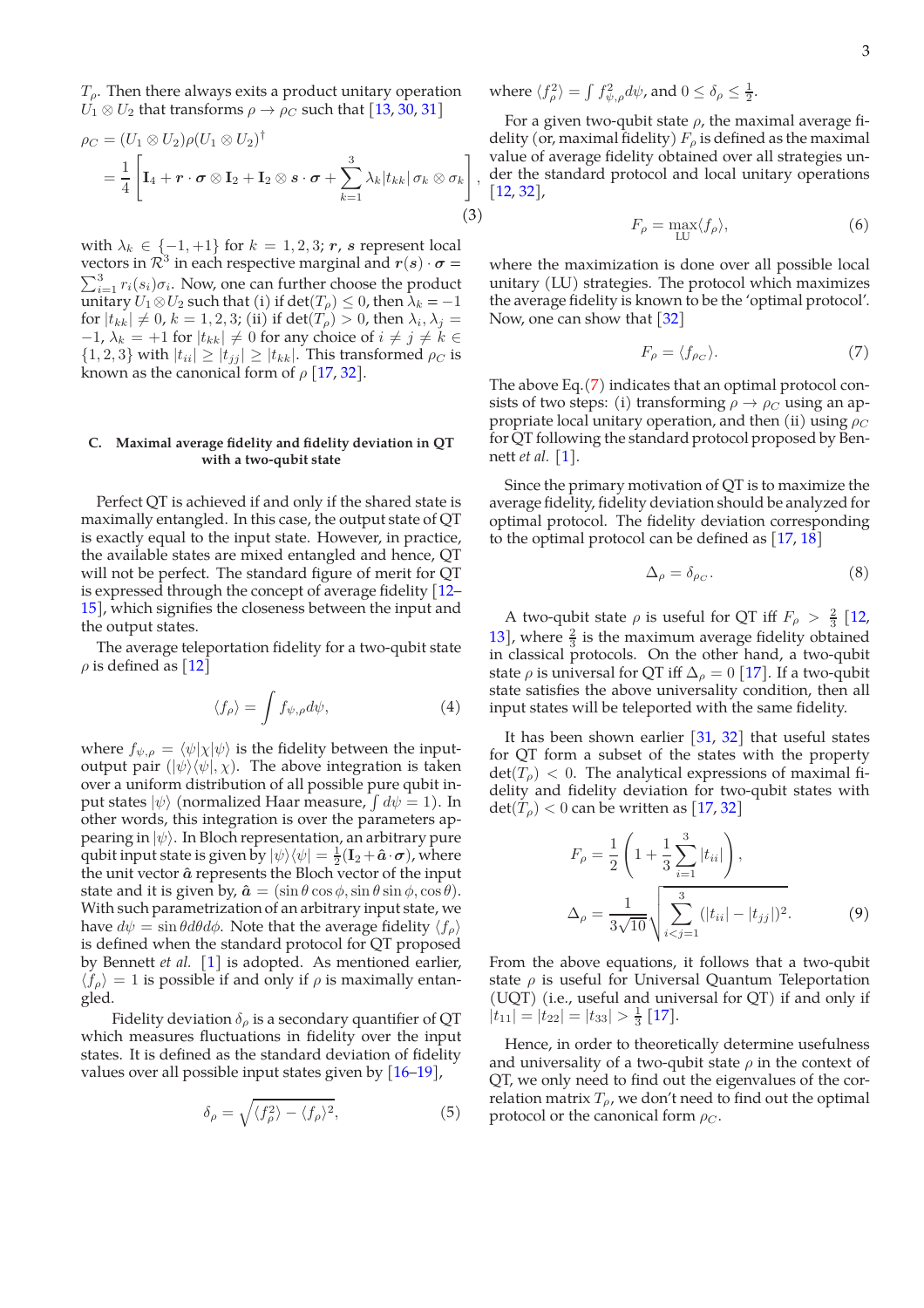# **D. Qubit channels**

If any qubit state  $\chi$  is passed through a channel  $\Lambda$ , the output state  $\chi_{\Lambda}$  can be written as  $[26-28]$ ,

$$
\Lambda(\chi) = \chi_{\Lambda} = \sum_{i=0}^{r_{\Lambda}-1} K_i^{\Lambda} \chi K_i^{\Lambda^{\dagger}}.
$$
 (10)

This type of representation is known as the operator sum representation or the Kraus representation  $[26, 27]$ where  $\{K_i^{\Lambda}\}$  are known as the Kraus operators. The Kraus operators always satisfy the completeness property given by,

$$
\sum_{i=0}^{r_{\Lambda}-1} K_i^{\Lambda^{\dagger}} K_i^{\Lambda} = \mathbf{I}_2,\tag{11}
$$

where the quantity  $r_{\Lambda}$  represents the number of Kraus operators.

In general, there is no unique representation of the Kraus operators corresponding to a particular qubit channel  $[26, 27, 33]$ . For a qubit channel  $\Lambda$ , one can find another Kraus representations  $\{\tilde{K}_i^{\Lambda}\}\$  related with  $\{K_i^{\Lambda}\}\$ by the relation  $[34]$ ,

$$
\tilde{K}_i^{\Lambda} = \sum_j W_{ij} K_j^{\Lambda},\tag{12}
$$

where  $W_{ij}$  is any unitary transformation such that  $W_{ij}^{\dagger}W_{ij} = W_{ij}W_{ij}^{\dagger} = \mathbf{I}_2$ . Hence, there exist infinite number of possible Kraus representations for any given qubit channel Λ.

Any qubit channel Λ can be categorized in two classes- (i) unital class of channels  $\Lambda_u$  and (ii) non-unital class of channel  $\Lambda_{nu}$ . Unital channels always preserve the identity operator, i.e.,  $\Lambda_u(I_2) = I_2$ . Whereas, for any nonunital channel  $\Lambda_{nu}$  one has  $\Lambda(\mathbf{I}_2) \neq \mathbf{I}_2$ . Consequently, for any unital map  $\Lambda_u$ , the equality  $\sum_i K_i^{\Lambda_u} K_i^{\Lambda_u^\dagger} = \mathbf{I}_2$  always holds. However, for any non-unital map  $\Lambda_{nu}$ , the above equality does not hold, i.e.,  $\sum_i K^{\Lambda_{nu}}_i K^{\Lambda^{\dagger}_{nu}}_i \neq \textbf{I}_2$ .

It can be shown that any convex combination of any two unital qubit channels also represents a unital qubit channel [35]. Hence, they form a convex set with four possible extreme points which are the four Pauli channels. In other words, any unital qubit channel can be expressed as a convex combination of four Pauli channels. The Kraus operators associated with the extreme points are  $\{U\sigma_0V, \bar{U}\sigma_1V, \bar{U}\sigma_2V, \bar{U}\sigma_3V\}$  [35], where U and V are unitaries. The action of a unital qubit channel  $\Lambda_u$  on the state  $\chi$  can be expressed as [33, 35]

$$
\Lambda_u(\chi) = \chi_{\Lambda_u}
$$
  
=  $U\left(\sum_{i=0}^3 p_i \sigma_i (V \chi V^{\dagger}) \sigma_i\right) U^{\dagger}, \quad 0 \le p_i \le 1 \forall i,.$  (13)

with  $\sum_{i=0}^3 p_i = 1$ .

When a qubit channel is realized with only one Kraus operator, then that channel must be unital  $\left[35\right]$ . In this case, the only Kraus operator will be unitary and such a channel is called a unitary channel.

In general, the number of Kraus operators  $r_{\Lambda}$  has no specific upper bound. However, the lower bound on the number of operators, i.e.,  $r_{\Lambda}^{\min}$  becomes important while representing any channel. The minimum number of Kraus operators for any given channel can be understood from the concept of Choi states. Let us consider a bipartite scenario where Alice prepares the Bell state  $|\Phi_1\rangle$  and sends one half to Bob via any Λ. Here  $|\Phi_1\rangle$  is one of the states in Bell basis given by

$$
|\Phi_1\rangle = \frac{1}{\sqrt{2}} (|00\rangle + |11\rangle), \quad |\Phi_2\rangle = \frac{1}{\sqrt{2}} (|01\rangle + |10\rangle),
$$
  

$$
|\Phi_3\rangle = \frac{1}{\sqrt{2}} (|01\rangle - |10\rangle), \quad |\Phi_4\rangle = \frac{1}{\sqrt{2}} (|00\rangle - |11\rangle).
$$
(14)

The final state  $\rho_{\Lambda, \Phi_1}$  shared between Alice and Bob after the channel interaction is known as the Choi state or dual state of  $\Lambda$  given by [28, 36, 37],

$$
\rho_{\Lambda,\Phi_1} = (\mathbf{I} \otimes \Lambda)|\Phi_1\rangle\langle\Phi_1|
$$
  
=  $\Phi_{\Lambda} |\Phi_1\rangle\langle\Phi_1|.$  (15)

A qubit channel  $\Lambda$  is completely positive, if and only if its Choi state  $\rho_{\Lambda,\Phi_1}$  is non-negative [28]. The tracepreserving condition of  $\Lambda$  implies that the marginal of Alice for  $\rho_{\Lambda,\Phi_1}$  is always maximally mixed, i.e.,  $\text{Tr}_2(\rho_{\Lambda,\Phi_1}) = \mathbf{I}_2.$  $Eq.(15)$  represents the Choi-Jamiolkowski isomorphism [28, 36] between a channel  $\Lambda$  and its dual state  $\rho_{\Lambda,\Phi_1}$ . Hence, it is obvious that the inherent geometry of the state  $\rho_{\Lambda,\Phi_1} \in \mathcal{L}(\mathbb{C}^2 \otimes \mathbb{C}^2)$  will be similar with the geometry of  $\mathbf{I} \otimes \Lambda \in \mathcal{L}(\mathbb{C}^2 \otimes \mathbb{C}^2)$ .

Let us describe the Hilbert-Schmidt decomposition of a Choi state. Up to unitary rotations, the state  $\rho_{\Lambda,\Phi_1}$  can be written in the following canonical form [33, 38, 39],

$$
\rho_{\Lambda,\Phi_1} = \frac{1}{4} \left[ \mathbf{I}_4 + \mathbf{I}_2 \otimes \mathbf{s} \cdot \boldsymbol{\sigma} + \sum_k \lambda_k |t_{kk}| \sigma_k \otimes \sigma_k \right],
$$
\n(16)

where  $s \equiv (s_1, s_2, s_3)$  is the local vector at Bob's side and  $\lambda_k|t_{kk}|$  are the eigenvalues of the correlation matrix  $T_{\rho_{\Lambda,\Phi_1}}$  such that  $\lambda_k \in \{-1,+1\}$ . The rank of the Choi state  $\rho_{\Lambda,\Phi_1}$  is given by the the minimal number  $r_{\Lambda}^{min}$  of Kraus operators associated with the channel Λ. For qubit channels, we have  $1 \leq r_{\Lambda}^{\min} \leq 4$ .

For a unital channel  $\Lambda_u$ , up to local unitary rotations, the Choi state has the following Bell-diagonal form  $\left[35, \right]$ 40],

$$
\rho_{\Lambda_u, \Phi_1} = \frac{1}{4} \left[ \mathbf{I}_4 + \sum_k \lambda_k |t_{kk}| \sigma_k \otimes \sigma_k \right],
$$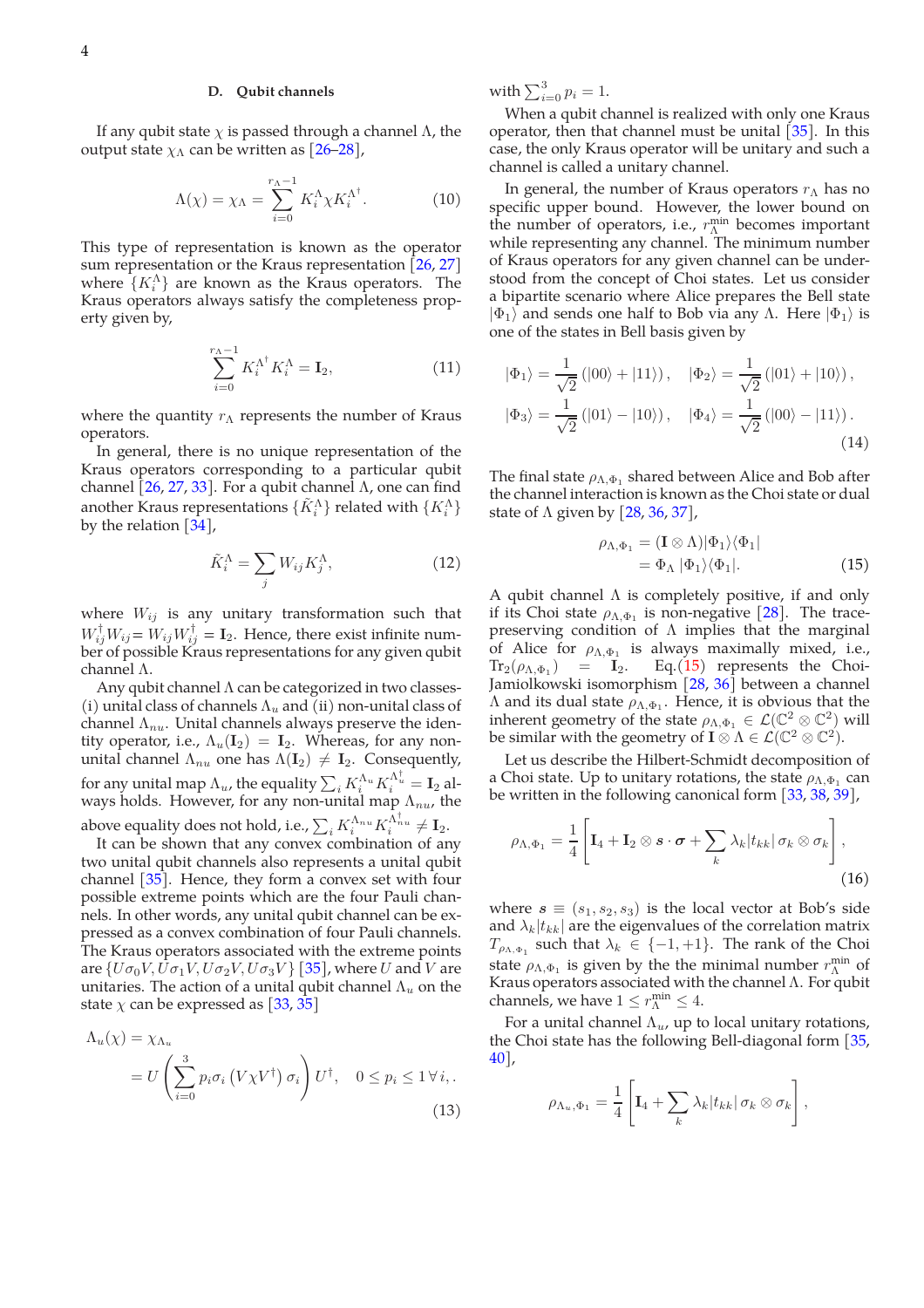which implies that  $Tr_1(\rho_{\Lambda_u, \Phi_1}) = I_2$  for any unital channel  $Λ<sub>u</sub>$ . These Choi states form a convex set with maximally entangled states being the extreme points. On the other hand, for a non-unital channel  $\Lambda_{nu}$ , up to unitary rotations, the Choi state  $\rho_{\Lambda_{nu},\Phi_1}$  has the form given by Eq.(16) with  $s \neq (0, 0, 0)$ , i.e.,  $Tr_1(\rho_{\Lambda_{nu}, \Phi_1}) \neq I_2$ .

Next, we will summarize the results obtained in this paper followed by detailed proofs and analysis of the results.

# **III. SUMMARY OF THE RESULTS**

In the present study we consider two scenarios.

*Scenario 1: Alice prepares a maximally entangled twoqubit state and sends one half to Bob through a qubit channel.*

Here the initial state is useful for  $\overline{U}OT$  [17] and our aim is to find out the set of quantum channels for which the final state remains useful for UQT. The channel interaction can either be dissipative (non-unital) or nondissipative (unital). In case of unital channels, we show that the final state is useful for UQT if and only if the channel is unitary for a particular single parameter channel associated with a rank-four Choi state. On the other hand, for non-unital channels, we find out that the final state remains useful for UQT if and only if the channel belongs to a strict subset associated with rank-three and rank-four Choi states. In this case, we also derive the most general form of orthogonal Kraus operators associated with the non-unital channels that preserve the usefulness and universality.

Next, we consider another scenario:

*Scenario 2: Alice prepares a pure non-maximally entangled two-qubit state and sends one half of it to Bob through a qubit channel.*

In this case, the initial state is not useful for UQT (this state is useful for QT, but has non-vanishing fluctuation in fidelity)  $\left[17\right]$ . We want to find out whether there exists any quantum channel for which the final state becomes useful for UQT. When the channel is unital, we show that the final state is useful for UQT for a strict subset of unital channels if and only if the concurrence of the initial state is strictly greater than  $\frac{1}{2}$ . On the other hand, we demonstrate that the final state is useful for UQT for a strict subset of non-unital channels when the concurrence of the initial state is strictly greater than a critical

value. The critical value in this case is less than  $\frac{1}{2}$ , im-

plying an advantage of non-unital channels over unital interactions. Hence, these results indicate that the local interaction of unital as well as non-unital channels can eliminate the fluctuation in fidelity values. Moreover, these results also point out that non-unital interactions are more effective than unital interactions in producing desirable states for UQT.

Finally, we supplement our studies with some quantum channels motivated from physical noise models.

# **IV. BELL STATE AS THE INITIAL STATE**

Here we consider the scenario 1, where Alice prepares a two-qubit Bell state  $|\Phi_1\rangle = \frac{1}{\sqrt{2}}$  $\frac{1}{2}(|00\rangle + |11\rangle)$  and sends half of this state to Bob through a qubit channel Λ. Hence, in this case, the initially prepared state is useful for UQT [17]. Here our goal is to find out the class of qubit channels for which the final state will also be useful for UQT. That is, we want to characterize the qubit channels that preserve usefulness and universality in the context of QT.

We will start by analyzing the rank of Choi states associated with the qubit channels  $\Lambda$  that preserve usefulness and universality.

**Proposition 1.** *If Alice sends one half of a Bell state*  $|\Phi_1\rangle$ *through any qubit channel* Λ 1 *associated with rank-one Choi state, then the final shared state will always be useful for UQT.*

*Proof.* Any quantum channel  $\Lambda^1$  associated with rankone Choi state can be implemented with only one Kraus operator and that Kraus operator must be a unitary operator [35]. Hence, sending one half of a Bell state  $|\Phi_1\rangle$ through any quantum channel  $\Lambda^1$  associated with rankone Choi state is equivalent to applying local unitary operation on the Bell state. The final shared state, therefore, will be a maximally entangled state, which is useful for UQT [17]. П

**Proposition 2.** *If Alice sends one half of a Bell state*  $|\Phi_1\rangle$ *through any qubit channel* Λ 2 *associated with rank-two Choi state, then the final shared state will never be useful for UQT.*

*Proof.* This proof mainly follows from results presented in [33]. Let Alice prepares a Bell state  $|\Phi_1\rangle$  and sends one half of that state through any qubit channel  $\Lambda^2$ . Then the finally shared two-qubit state  $\rho^f$  is nothing but the Choi state  $\rho_{\Lambda^2,\Phi_1}$  of the channel, i.e.,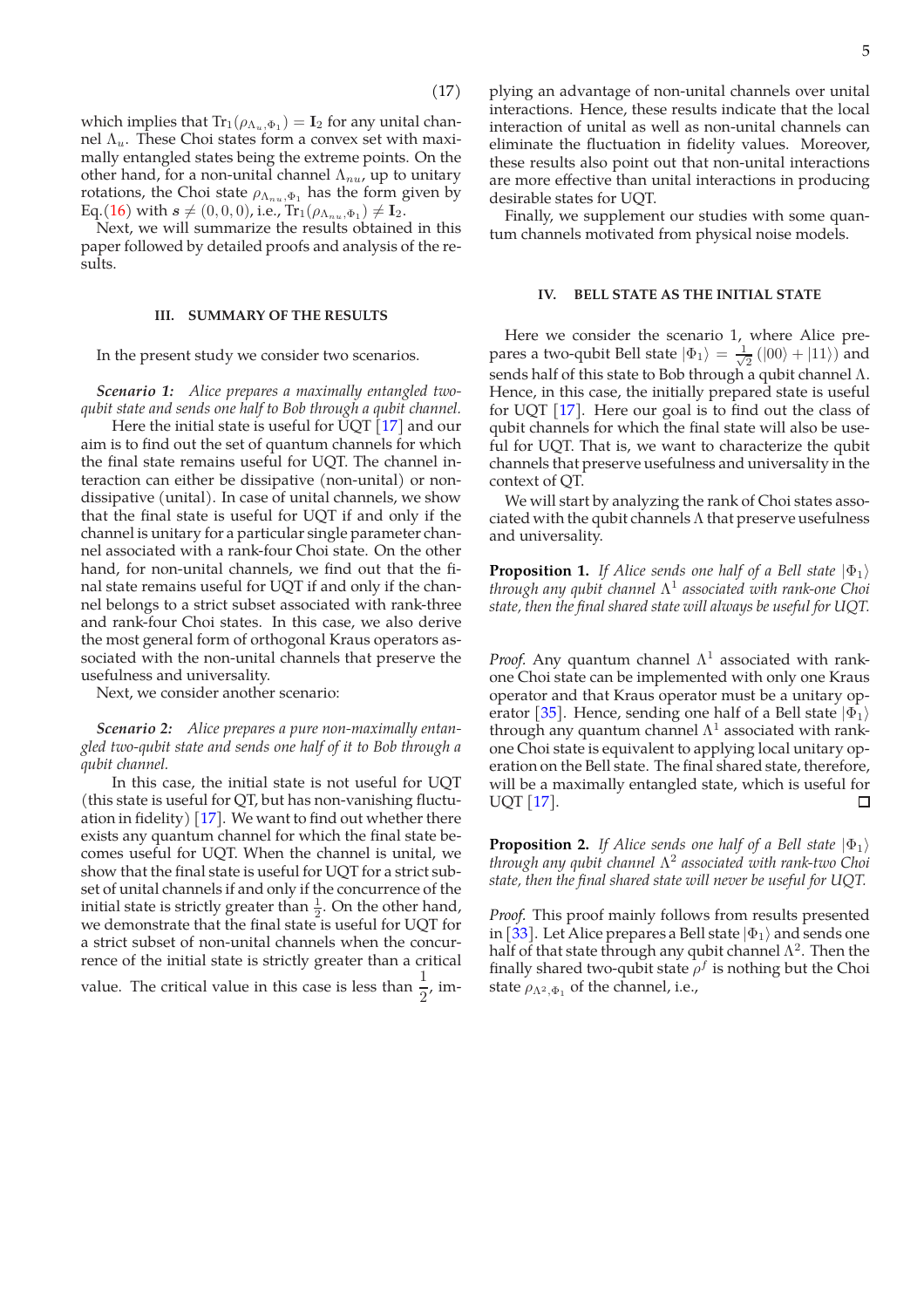$$
\rho^f = \rho_{\Lambda^2, \Phi_1} = \frac{1}{4} \begin{pmatrix} 1 + \tilde{s}_3 + \tilde{t}_{33} & \tilde{s}_1 - i\tilde{s}_2 & 0 & \tilde{t}_{11} - \tilde{t}_{22} \\ \tilde{s}_1 + i\tilde{s}_2 & 1 - \tilde{s}_3 - \tilde{t}_{33} & \tilde{t}_{11} + \tilde{t}_{22} & 0 \\ 0 & \tilde{t}_{11} + \tilde{t}_{22} & 1 + \tilde{s}_3 - \tilde{t}_{33} & \tilde{s}_1 - i\tilde{s}_2 \\ \tilde{t}_{11} - \tilde{t}_{22} & 0 & \tilde{s}_1 + i\tilde{s}_2 & 1 - \tilde{s}_3 + \tilde{t}_{33} \end{pmatrix},
$$
\n(18)

where the above matrix is written in the computational basis  $\{|00\rangle, |01\rangle, |10\rangle, |11\rangle\}$ . Henceforth, all  $4 \times 4$  matrices will be written in this basis.

Since the channel  $\Lambda^2$  is associated with rank-two Choi state, rank of  $\rho^f$  will be two. Hence, linear combinations of  $3 \times 3$  minors of  $\rho^f$  must be zero, which implies the following three conditions [33],

$$
\tilde{s}_3 \left( \tilde{t}_{33} + \tilde{t}_{11} \tilde{t}_{22} \right) = 0,
$$
  
\n
$$
\tilde{s}_2 \left( \tilde{t}_{22} + \tilde{t}_{11} \tilde{t}_{33} \right) = 0,
$$
  
\n
$$
\tilde{s}_1 \left( \tilde{t}_{11} + \tilde{t}_{22} \tilde{t}_{33} \right) = 0.
$$
\n(19)

These conditions, together with the fact that diagonal elements of a positive semi-definite matrix are always greater than the elements in the same column, lead to the conclusion that all  $\tilde{s}_k$  but one have to be equal to zero if  $\rho^f$  is rank-two [33]. Without loss of generality, one can choose  $\tilde{s}_1 = \tilde{s}_2 = 0$  and parameterize  $\tilde{t}_{11} = \cos \alpha$ ,  $\tilde{t}_{22} = \cos \beta$ . Hence, we have  $\tilde{t}_{33} = -\cos \alpha \cos \beta$ . The state  $\rho^f$  will be useful for UQT if and only if  $|\tilde{t}_{11}| = |\tilde{t}_{22}| = |\tilde{t}_{33}|$  $> \frac{1}{3}$ , where  $\tilde{t}_{11} = \cos \alpha$ ,  $\tilde{t}_{22} = \cos \beta$ ,  $\tilde{t}_{33} = -\cos \alpha \cos \beta$ . This will be satisfied if and only if  $|\cos \alpha| = |\cos \beta| = 1$ . But this implies that the state  $\rho^f$  is rank-one. Hence proved.  $\Box$ 

Next, we provide an example which supports Proposition 2. Let us consider the dephasing channel  $\Lambda_{\text{dephasing}}$ with the following Kraus operators:  $K_0^{\Lambda_{\text{dephasing}}} = \sqrt{p} \, \mathbb{I}$ ,  $K_1^{\Lambda_{\text{dephasing}}} = \sqrt{1-p} \sigma_3$  with  $0 < p < 1$ . Note that this channel is unital as  $\sum^1$  $i=0$  $\left(K_i^{\Lambda_{\text{dephasing}}}\right)\left(K_i^{\Lambda_{\text{dephasing}}}\right)^{\dagger} = \mathbf{I}_2.$ The final shared state between Alice and Bob in this case is given by,

$$
\rho_{\text{dephasing}}^f = \sum_{i=0}^1 (\mathbf{I} \otimes K_i^{\Lambda_{\text{dephasing}}}) |\Phi_1\rangle \langle \Phi_1 | (\mathbf{I} \otimes K_i^{\Lambda_{\text{dephasing}}^{\dagger}})
$$
  
=  $p|\Phi_1\rangle \langle \Phi_1 | + (1-p)|\Phi_4\rangle \langle \Phi_4 |.$  (20)

The maximal fidelity and fidelity deviation for  $\rho_d^f$ dephasing is given by,

$$
F_{\rho_{\text{dephasing}}^f} = \begin{cases} \frac{2p+1}{3} > \frac{2}{3} & \text{ when } \frac{1}{2} < p < 1, \\[10pt] \frac{2}{3} & \text{ when } p = \frac{1}{2}, \\[10pt] 1 - \frac{2p}{3} > \frac{2}{3} & \text{ when } 0 < p < \frac{1}{2}, \end{cases}
$$

$$
\Delta_{\rho_{\text{dephasing}}^f} = \begin{cases} \frac{2(1-p)}{3\sqrt{5}} \neq 0 & \text{when } \frac{1}{2} < p < 1, \\ & \frac{1}{3\sqrt{5}} \neq 0 & \text{when } p = \frac{1}{2}, \\ & \frac{2p}{3\sqrt{5}} \neq 0 & \text{when } 0 < p < \frac{1}{2}. \end{cases}
$$

Hence, the final shared state in this case is useful, but not universal for QT.

**Proposition 3.** *If Alice sends one half of a Bell state*  $|\Phi_1\rangle$ *through any qubit channel* Λ 3 *associated with rank-three Choi state, then the final shared state will be useful for UQT when* Λ 3 *belongs to a strict subset of all qubit channels associated with rank-three Choi states.*

*Proof.* We will prove this proposition by presenting two examples. Let us consider the qubit channel  $\Lambda^3$  associated with a rank three Choi state with the following Kraus operators,

$$
K_0^{\Lambda^3} = \begin{pmatrix} \sqrt{1-p} & 0 \\ 0 & 0 \end{pmatrix},
$$
  
\n
$$
K_1^{\Lambda^3} = \begin{pmatrix} 0 & \sqrt{1-p} \\ 0 & 0 \end{pmatrix},
$$
  
\n
$$
K_2^{\Lambda^3} = \begin{pmatrix} \sqrt{p} & 0 \\ 0 & \sqrt{p} \end{pmatrix},
$$
\n(21)

with  $0 < p < 1$ . The above matrices are written in the basis  $\{|0\rangle, |1\rangle\}$ . Henceforth, all  $2 \times 2$  matrices will be expressed in this basis. Here one should note that  $\sum_i (\hat{K^{\Lambda^3}_i}$  $\binom{\Lambda^3}{i} (K_i^{\Lambda^3})$  $\Lambda^{(A^3)}$ <sup>†</sup>  $\neq$  **I**, which implies that the above channel is non-unital. In this case, the final shared state between Alice and Bob is given by,

$$
\rho_{\Lambda^3}^f = \sum_{i=0}^2 (\mathbf{I} \otimes K_i^{\Lambda^3}) |\Phi_1\rangle \langle \Phi_1 | (\mathbf{I} \otimes K_i^{\Lambda^3})
$$

$$
= p |\Phi_1\rangle \langle \Phi_1 | + (1 - p) \frac{\mathbf{I}_2}{2} \otimes |0\rangle \langle 0|.
$$
 (22)

One can easily check that the maximal average fidelity  $F_{\rho_{\Lambda^3}^f}$  and fidelity deviation  $\Delta_{\rho_{\Lambda^3}^f}$  of the above state are given by,

$$
F_{\rho_{\Lambda^3}^f} = \frac{1+p}{2}
$$
  
>  $\frac{2}{3}$  when  $\frac{1}{3} < p < 1$ ,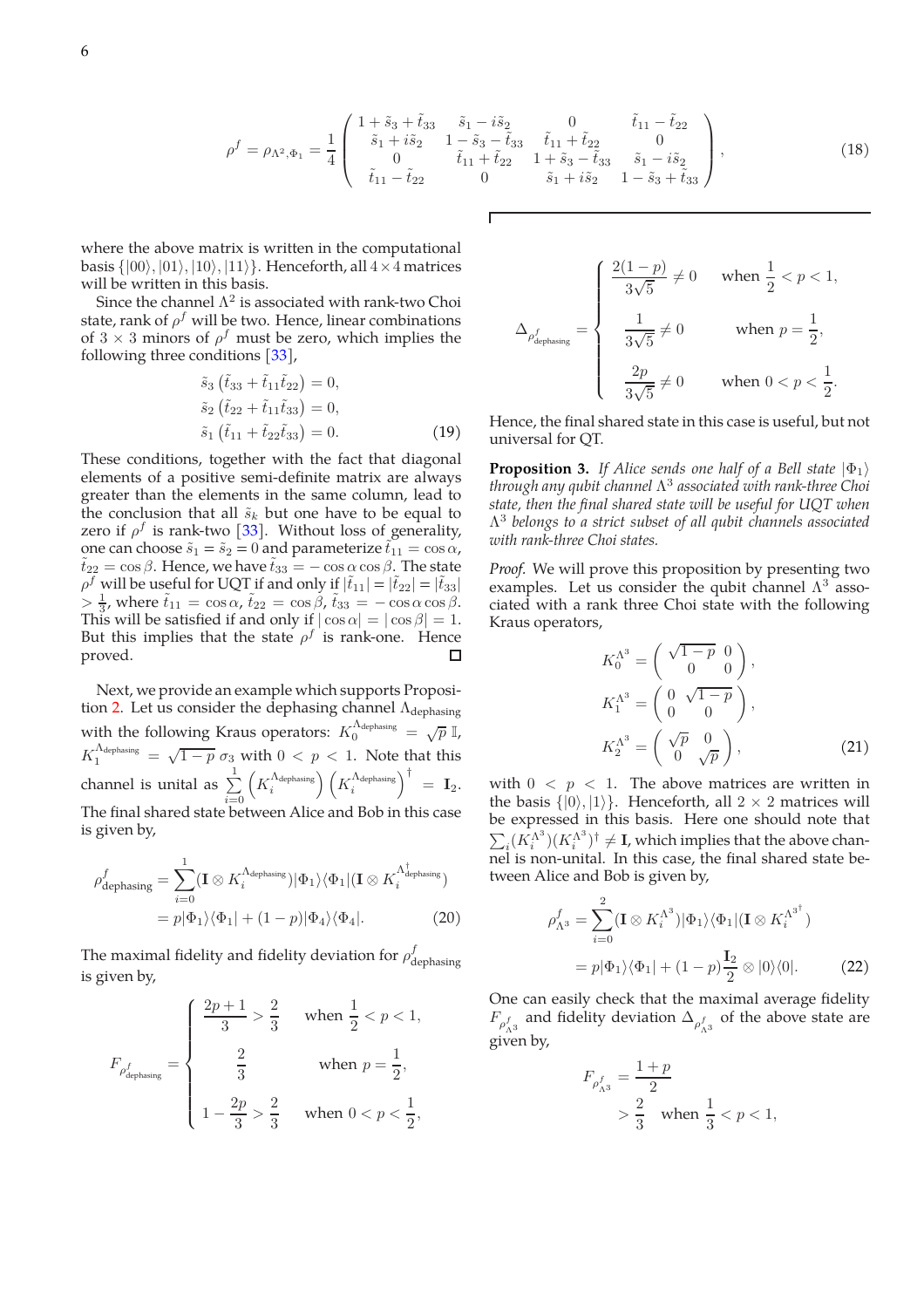$$
\Delta_{\rho^f_{\Lambda^3}} = 0 \quad \ \forall \quad p \in (0,1).
$$

Hence, in this case, the final shared state is useful for UQT for a particular range of the channel parameter. This particular example shows that in the whole set of qubit channels associated with rank-three Choi states, for a subset of channels the final state will be useful for UQT. Next, we will now show that this subset is strict by giving another example where the final state is useful but not universal.

Let us consider the qubit (unital) channel  $\tilde{\Lambda}^3$  associated with a rank three Choi state with the following Kraus operators,

$$
K_0^{\tilde{\Lambda}^3} = \sqrt{p_0} \mathbf{I}, \ K_1^{\tilde{\Lambda}^3} = \sqrt{p_1} \ \sigma_1, \ K_2^{\tilde{\Lambda}^3} = \sqrt{p_2} \ \sigma_2 \tag{23}
$$

where  $\sum^2$  $\sum_{i=0} p_i = 1$  and  $1 > p_0 \ge p_1 \ge p_2 > 0$ . The final shared state between Alice and Bob in this case is given by,

$$
\rho_{\tilde{\Lambda}^3}^f = \sum_{i=0}^2 p_i |\Phi_{i+1}\rangle \langle \Phi_{i+1}|.
$$
 (24)

When  $0 < p_0 \leq \frac{1}{2}$ , the above final state is not entangled and, hence, is not useful for UQT [17]. When  $\frac{1}{2} < p_0 < 1$ , the maximal average fidelity and fidelity deviation for this state are given by,

$$
\begin{split} F_{\rho^f_{\tilde{\Lambda}^3}} &= \frac{2p_0+1}{3} > \frac{2}{3}, \\ \Delta_{\rho^f_{\tilde{\Lambda}^3}} &\neq 0. \end{split}
$$

Hence, in this case, the final state is never useful for UQT.

**Proposition 4.** *If Alice sends one half of a Bell state*  $|\Phi_1\rangle$ *through any qubit channel* Λ 4 *associated with rank-four Choi state, then the final shared state will be useful for UQT when* Λ 4 *belongs to a strict subset of all qubit channels associated with rank-four Choi states.*

*Proof.* Here also, we will prove the proposition by presenting two examples. Consider the qubit (unital) channel  $\Lambda^4$  associated with a rank four Choi state having Kraus operators given by,

$$
K_0^{\Lambda^4} = \sqrt{p} \mathbf{I}, \ K_i^{\Lambda^4} = \sqrt{\frac{1-p}{3}} \sigma_i, \ i = 1, 2, 3, \qquad (25)
$$

with  $0 < p < 1$ . In this case, the final shared state is a rank-four Werner state given by,

$$
\rho_{\Lambda^4}^f = p|\Phi_1\rangle\langle\Phi_1| + \frac{1-p}{3} \sum_{i=2}^4 |\Phi_i\rangle\langle\Phi_i| \tag{26}
$$

When  $\frac{1}{2}$  <  $p$  < 1, the maximal fidelity and the fidelity

deviation of  $\rho_{\Lambda^4}^f$  is given by,

$$
\begin{split} F_{\rho^f_{\Lambda^4}} &= \frac{2p+1}{3} > \frac{2}{3}, \\ \Delta_{\rho^f_{\Lambda^4}} &= 0. \end{split}
$$

Hence, the final shared state is useful and universal for  $QT$  for a specific range of  $p$ .

Next, consider another qubit channel  $\tilde{\Lambda}^4$  associated with a rank-four Choi state having Kraus operators,

$$
K_0^{\tilde{\Lambda}^4} = \sqrt{p_0} \mathbf{I}, \quad K_1^{\tilde{\Lambda}^4} = \sqrt{p_1} \sigma_1,
$$
  
\n
$$
K_2^{\tilde{\Lambda}^4} = \sqrt{p_2} \sigma_2, \quad K_3^{\tilde{\Lambda}^4} = \sqrt{p_3} \sigma_3
$$
\n(27)

with  $\sum^3$  $\sum\limits_{i=0} p_i = 1$  and  $1 > p_0 > p_1 > p_2 > p_3 > 0$ . The final shared state is given by,

$$
\rho_{\tilde{\Lambda}^4}^f = \sum_{i=0}^3 p_i |\Phi_{i+1}\rangle \langle \Phi_{i+1}|.
$$
 (28)

When  $0 < p_0 \leq \frac{1}{2}$ , the above final state is not useful for UQT [17]. On the other hand, for  $\frac{1}{2} < p_0 < 1$ , the maximal fidelity and fidelity deviation can be written as

$$
\begin{split} F_{\rho^f_{\tilde{\Lambda}^4}} &= \frac{2p_0+1}{3} > \frac{2}{3}, \\ \Delta_{\rho^f_{\tilde{\Lambda}^4}} &\neq 0. \end{split}
$$

Hence, the final state is not useful for UQT in this case. The above two examples complete the proof.  $\Box$ 

Next, we will characterize the set of unital as well as non-unital channels for which the final shared state will be useful for UQT.

### **A. Alice sends one half of a Bell state via a unital channel**

Here we consider the scenario where Alice prepares the two-qubit Bell state  $|\Phi_1\rangle$  and sends half of this state to Bob through a unital channel  $\Lambda_u$ . In this case, we present the following proposition.

**Proposition 5.** *If Alice sends one half of a Bell state*  $|\Phi_1\rangle$  *via any unital channel*  $\Lambda_u$ , then the final shared state will be useful *for UQT if and only if the channel is either unitary or a single parameter unital channel associated with rank-four Choi state (for a particular range of the channel parameter).*

*Proof.* If one half of the Bell state  $\Phi_1$  is sent via a unital channel  $\Lambda_u$ , then, up to local unitary rotations, the shared state after the channel interaction is given by [33, 35],

$$
\rho_u^f = (\mathbf{I} \otimes \Lambda_u) |\Phi_1\rangle \langle \Phi_1|
$$
  
= 
$$
\sum_i (\mathbf{I} \otimes K_i^{\Lambda_u}) |\Phi_1\rangle \langle \Phi_1| (\mathbf{I} \otimes K_i^{\Lambda_u})^\dagger
$$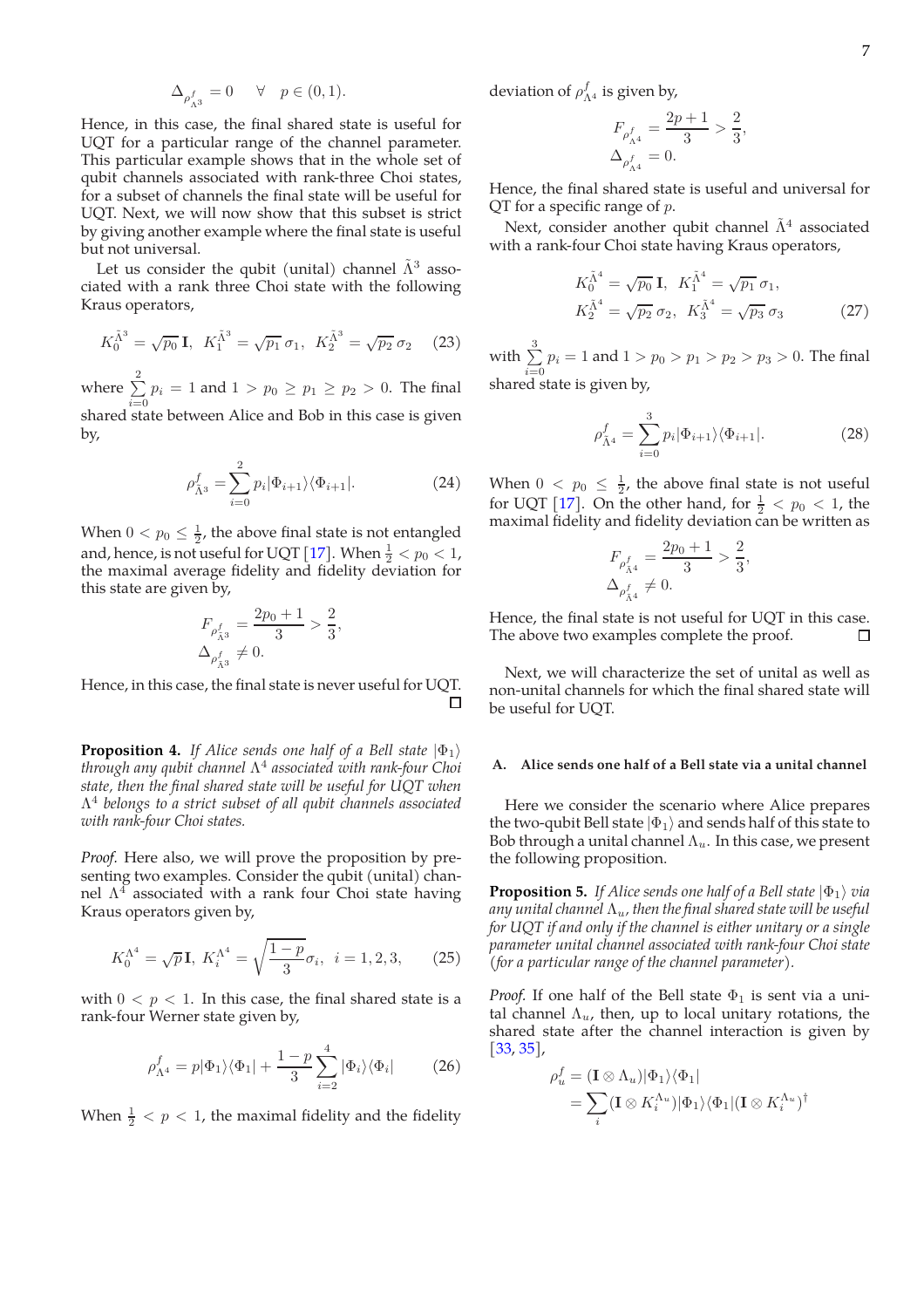$$
= \sum_{i=0}^{3} p_i (\mathbf{I} \otimes \sigma_i) |\Phi_1\rangle \langle \Phi_1 | (\mathbf{I} \otimes \sigma_i)
$$
  

$$
= \sum_{i=0}^{3} p_i |\Phi_{i+1}\rangle \langle \Phi_{i+1}|,
$$
 (29)

with  $0 \leq p_i \leq 1 \ \forall \ i$ ,  $\sum_{i=0}^{3} p_i = 1$ . Hence, the final state is Bell-diagonal up to local unitary rotations. Note that the above state  $\rho_u^f$  is nothing but the Choi state associated with  $\Lambda_u$ . Now, rank-four Werner states (with a particular range of the state parameter) and rank-one maximally entangled pure states are the only useful and universal states within Bell-diagonal class of states [17]. The final state (40) will be rank-four Werner state if and only if  $\Lambda_u$  satisfies  $p_i = p_j = p_k = \frac{1-p_l}{3}$  for any choice of  $i \neq$  $j \neq k \neq l \in \{0, 1, 2, 3\}$ . Here, the rank-four Werner state will be useful and universal for QT when  $\frac{1}{2} < p_l < 1$ . That is, in this case, the unital channel is a one-parameter channel with rank-four Choi state having  $p_i = p_j = p_k =$  $\frac{1-p_l}{3}$  for any choice of  $i \neq j \neq k \neq l \in \{0, 1, 2, 3\}$  and  $\frac{1}{2} < p_l < 1.$  On the other hand, the final state (40) will be a rank-one maximally entangled pure state if and only if  $\Lambda_u$  satisfies  $p_i = 1$  for any choice of  $i \in \{0, 1, 2, 3\}$ , which is nothing but a unitary channel is nothing but a unitary channel.

### **B. Alice sends one half of a Bell state via non-unital channel**

Here we focus on non-unital qubit channels. When the initially prepared state is the Bell state  $|\Phi_1\rangle$ , we can state the following proposition,

**Proposition 6.** *If Alice sends one half of a Bell pair*  $|\Phi_1\rangle$ *through any non-unital channel*  $Λ<sub>nu</sub>$ *, then the final shared state will be useful and universal for QT if and only if*  $\Lambda_{nu}$ *belongs to a strict subset of non-unital qubit channels associated with rank-three and rank-four Choi states.*

*Proof.* Let Alice sends one half of a Bell state  $|\Phi_1\rangle$  through a non-unital channel  $\Lambda_{nu}$  to Bob. The final shared state  $\rho_{nu}^{f}$  between Alice and Bob will be nothing but the Choi state  $\rho_{\Lambda_{nu},\Phi_1}$  associated with the channel  $\Lambda_{nu}$ . The generic structure of  $\rho_{nu}^{f}$  can be written as

$$
\rho_{nu}^f = (\mathbf{I} \otimes \Lambda_{nu}) |\Phi_1\rangle \langle \Phi_1|
$$
  
=  $\frac{1}{4} \left[ \mathbf{I}_4 + \mathbf{I} \otimes \mathbf{s} \cdot \sigma + \sum_{i=1}^3 t_{ii} \sigma_i \otimes \sigma_i \right],$  (30)

Note here that the marginal at Bob's end is given by  $\text{Tr}_1(\rho_{nu}^f) = \frac{1}{2}$  $($ **I** +  $\sum_{i=1}^{3} s_i \sigma_i$  $)$ , where  $\{s_1, s_2, s_3\}$  are local vector components with  $|s| = \sqrt{s_1^2 + s_2^2 + s_3^2} \neq 0$ .

Now,  $\rho_{nu}^{f}$  cannot be rank-one as channels associated with rank-one Choi states are unital [35]. Next, if  $\rho_{nu}^f$  is a rank-two state, then Proposition 2 tells that it will not be useful and universal for QT. Hence,  $\rho_{nu}^f$  will be useful for UQT if it is a rank-three or rank-four state. That is, the final state will be useful and universal for QT if  $\Lambda_{nu}$ is associated with rank-three or rank-four Choi states. The set of channels  $\Lambda_{nu}$ , for which the final state  $\rho_{nu}^f$ is useful for UQT, is always a strict subset of non-unital qubit channels associated with rank-three and rank-four Choi states. The reason for the strictness is very simple. When Alice sends one half of a Bell state to Bob through an arbitrary non-unital channel associated with rank-four/rank-three Choi state, the final state given by Eq.(30) may not satisfy the condition  $|t_{11}| = |t_{22}| = |t_{33}|$ . Among them, the set of useful and universal states must satisfy  $|t_{11}| = |t_{22}| = |t_{33}| = t > \frac{1}{3}$ .  $\Box$ 

Next, let us evaluate the orthogonal Kraus operators of the most general non-unital channels for which the final state will be useful for UQT.

*For non-unital channels with rank four Choi states:* At first, we consider  $\Lambda_{nu}$  associated with rank-four Choi states. In this case, the final state given by Eq. $(30)$  will be useful for UQT if and only if  $|t_{11}| = |t_{22}| = |t_{33}| = t > \frac{1}{3}$ . Without any loss of generality, let us assume the canonical representation of  $\rho_{nu}^f$  for which  $t_{11} = t_{22} = t_{33} = -t$ and  $\frac{1}{3} < t \leq 1$ .

Since, the Choi states of  $\Lambda_{nu}$  are rank-four states, the final states will also be rank four states. This will be satisfied when  $\rho_{nu}^{f}$  satisfies the following inequality (see Appendix A for details),

$$
|s| < 1 - t. \tag{31}
$$

From the above condition and from the condition of nonunital channel:  $|s| > 0$ , one can say that t cannot be equal to one. Henceforth, we will consider  $\frac{1}{3} < t < 1$ . Therefore, in case of non-unital channels with rank-four Choi states, when the final state is universal, it cannot have maximal average fidelity equal to unity.

Now, from the spectral decomposition of the final state  $\rho_{nu}^{f}$  with the condition (31), one can construct the set of four orthogonal Kraus operators  $\{K_i^{\Lambda_{nu}^4}\}$ . The explicit expressions of these Kraus operators are given by (see Appendix A for details),

$$
K_0^{\Lambda_{nu}^4} = x_0 \begin{pmatrix} is_1 + s_2 & i(|s|^2 + s_3(s_3 + 2\sqrt{|s|^2 + 4t^2})) \\ s_3 - 2t - \sqrt{|s|^2 + 4t^2} & |s|^2 - s_3^2 + 4s_3t \\ -i & \frac{is_1 - s_2}{-s_3 + 2t + \sqrt{|s|^2 + 4t^2}} \end{pmatrix},
$$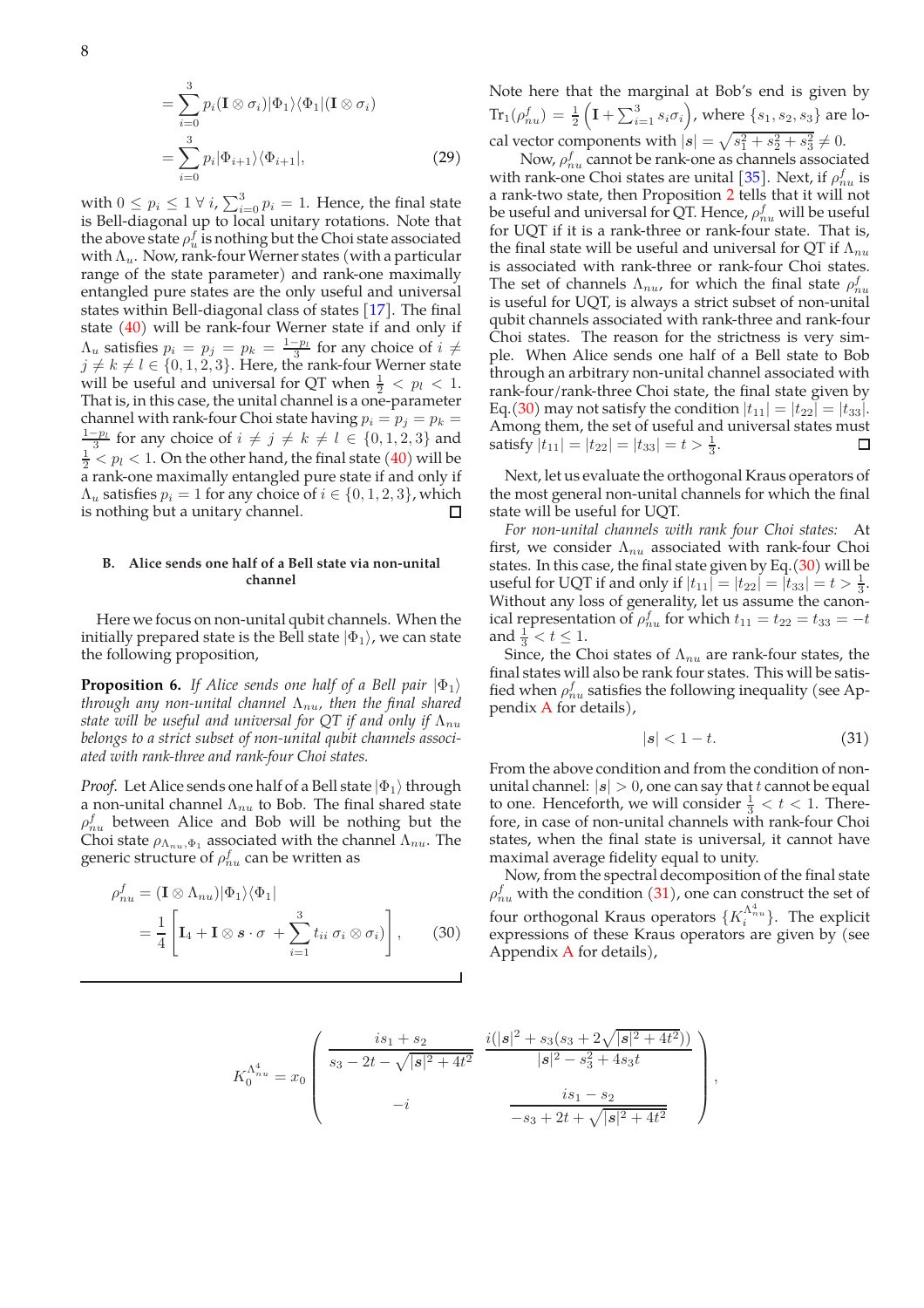$$
K_1^{\Lambda_{nu}^4} = x_1 \begin{pmatrix} \frac{-i(|s| + s_3)}{s_1 + is_2} & -i \\ & \frac{i(s_3 - |s|)}{s_1 - is_2} \end{pmatrix},
$$
  
\n
$$
K_2^{\Lambda_{nu}^4} = x_2 \begin{pmatrix} \frac{is_1 + s_2}{s_3 - 2t + \sqrt{|s|^2 + 4t^2}} & \frac{i(|s|^2 + s_3(s_3 - 2\sqrt{|s|^2 + 4t^2})}{|s|^2 - s_3^2 + 4s_3t} \\ & -i & \frac{-is_1 + s_2}{s_3 - 2t + \sqrt{|s|^2 + 4t^2}} \end{pmatrix},
$$
  
\n
$$
K_3^{\Lambda_{nu}^4} = x_3 \begin{pmatrix} \frac{is_1 + s_2}{|s| + s_3} & -i \\ & \frac{i(|s| + s_3)}{s_1 - is_2} \end{pmatrix},
$$
  
\n(32)

where  $\frac{1}{3} < t < 1$ ;  $0 < |s| = \sqrt{s_1^2 + s_2^2 + s_3^2} < 1 - t$  and

$$
x_0 = \frac{(2t - s_3 + \sqrt{|s|^2 + 4t^2})}{2\sqrt{2}} \sqrt{\frac{(1 + t + \sqrt{|s|^2 + 4t^2})}{|s|^2 + 2t(2t + \sqrt{|s|^2 + 4t^2})}},
$$
  
\n
$$
x_1 = \frac{1}{2\sqrt{2}} \frac{\sqrt{(|s|^2 - s_3^2)(1 + |s| - t)}}{|s|},
$$
  
\n
$$
x_2 = \frac{(s_3 - 2t + \sqrt{|s|^2 + 4t^2})}{2\sqrt{2}} \sqrt{\frac{(1 + t - \sqrt{|s|^2 + 4t^2})}{|s|^2 + 2t(2t - \sqrt{|s|^2 + 4t^2})}},
$$
  
\n
$$
x_3 = \frac{1}{2\sqrt{2}} \frac{\sqrt{(|s|^2 - s_3^2)(1 - |s| - t)}}{|s|}.
$$

The above matrices given by Eq. $(32)$  representing the Kraus operators are expressed in the basis  $\{|0\rangle, |1\rangle\}.$ Any non-unital channel with rank-four Choi state, for which the final state will be useful for UQT, belongs to the set of Channels with the above four orthogonal Kraus operators. It can be easily checked that the above Kraus operators satisfy the completeness property,  $\sum_{i=0}^{3} (K_i^{\Lambda_{nu}^2})^{\dagger} K_i^{\Lambda_{nu}^4} = \mathbf{I}$ . The Choi states associated with set of the above Kraus operators are nonnegative. Hence, these Kraus operators represent CPTP maps. Moreover,  $\sum_{i=0}^{3} K_i^{\Lambda_{nu}^4}$   $(K_i^{\Lambda_{nu}^4})^{\dagger} \neq I$  holds as long as  $|s| > 0$ .

 $\overline{1}$ 

*For non-unital channels with rank three Choi states:* Next, we consider  $\Lambda_{nu}$  associated with rank-three Choi states. In this case also, the final state given by Eq.(30) will be useful for UQT if and only if  $|t_{11}| = |t_{22}| = |t_{33}| =$  $t > \frac{1}{3}$ . Without any loss of generality, we consider the canonical representation of  $\rho_{nu}^f$  for which  $t_{11} = t_{22} =$  $t_{33} = -t$ . The final state  $\rho_{nu}^f$  will be rank-three state if the following condition is satisfied (for details, see Appendix A),

$$
|s| = \sqrt{s_1^2 + s_2^2 + s_3^2} = 1 - t,\tag{33}
$$

Since,  $|s| > 0$ , we have  $t < 1$ , i.e., the final state cannot have maximal average fidelity equal to one. From the above condition, one can parametrize  $\{s_i\}$  as follows,

$$
s_1 = (1 - t) \sin \theta \cos \phi,
$$
  
\n
$$
s_2 = (1 - t) \sin \theta \sin \phi,
$$
  
\n
$$
s_3 = (1 - t) \cos \theta,
$$

where  $\theta \in [0, \pi]$  and  $\phi \in [0, 2\pi]$ . With these, one can construct a the following complete set of three orthogonal Kraus operators  $\{K_i^{\Lambda_{\tilde{n}}^{\tilde{3}}u}\}$  (see Appendix A),

$$
K_0^{\Lambda_{nu}^3} = y_0 \left( \frac{i(1-t)\sin\theta \, e^{-i\phi}}{(1-t)\cos\theta - 2t - \sqrt{(1-t)^2 + 4t^2}} \frac{i\left((1-t)^2(1+\cos^2\theta) + 2(1-t)\cos\theta\sqrt{(1-t)^2 + 4t^2}\right)}{(1-t)^2\sin^2\theta + 4t(1-t)\cos\theta} \right),
$$
  

$$
\frac{i(1-t)\sin\theta e^{i\phi}}{-(1-t)\cos\theta + 2t + \sqrt{(1-t)^2 + 4t^2}} \right)
$$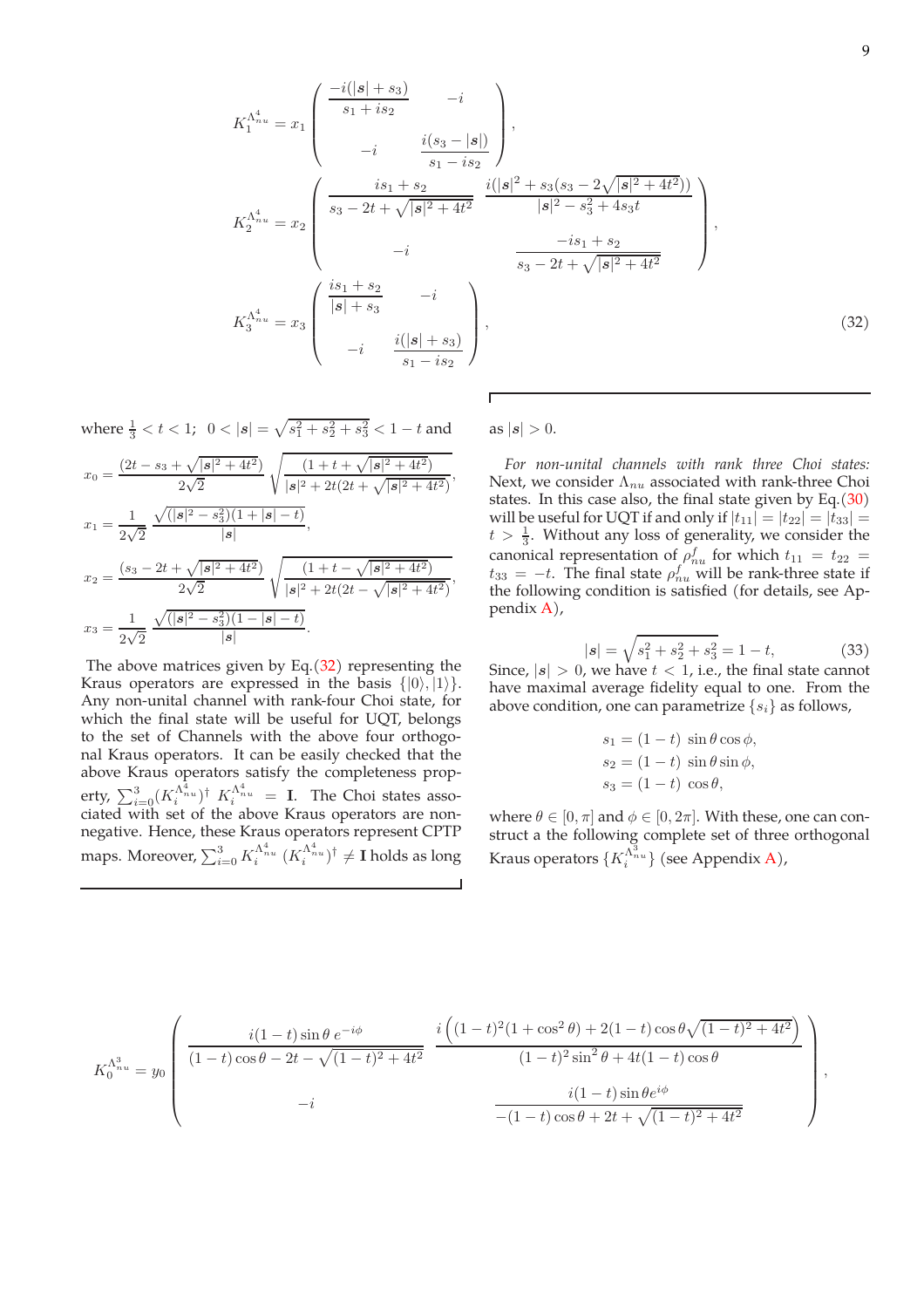$$
K_1^{\Lambda_{nu}^3} = y_1 \begin{pmatrix} \frac{-i(1+\cos\theta)}{\sin\theta e^{i\phi}} & -i \\ & -i & \frac{-i(1-\cos\theta)}{\sin\theta e^{-i\phi}} \end{pmatrix},
$$
  
\n
$$
K_2^{\Lambda_{nu}^3} = y_2 \begin{pmatrix} i(1-t)\sin\theta e^{-i\phi} & i((1-t)^2(1+\cos^2\theta) - 2(1-t)\cos\theta\sqrt{(1-t)^2 + 4t^2}) \\ \frac{-i(1-t)\cos\theta - 2t + \sqrt{(1-t)^2 + 4t^2}}{\sqrt{(1-t)^2 + 4t^2}} & \frac{-i(1-t)^2\sin^2\theta + 4t(1-t)\cos\theta}{(1-t)\cos\theta - 2t + \sqrt{(1-t)^2 + 4t^2}} \end{pmatrix},
$$
(34)

where  $\frac{1}{3} < t < 1$  and

$$
y_0 = \frac{\left[2t - (1-t)\cos\theta + \sqrt{(1-t)^2 + 4t^2}\right]}{2\sqrt{2}} \sqrt{\frac{(1+t + \sqrt{(1-t)^2 + 4t^2})}{(1-t)^2 + 2t(2t + \sqrt{(1-t)^2 + 4t^2})}}
$$

$$
y_1 = \frac{\sin \theta \sqrt{1 - t}}{2},
$$
  

$$
y_2 = \frac{\left[ (1 - t)\cos \theta - 2t + \sqrt{(1 - t)^2 + 4t^2} \right]}{2\sqrt{2}} \sqrt{\frac{(1 + t - \sqrt{(1 - t)^2 + 4t^2})}{(1 - t)^2 + 2t(2t - \sqrt{(1 - t)^2 + 4t^2})}}.
$$

Г

Here also, the above matrices given by Eq. $(34)$  representing the Kraus operators are expressed in the basis  $\{|0\rangle, |1\rangle\}$ . These Kraus operators  $\{K_{i}^{\Lambda_{ni}^{3}u}\}$  always satisfy the completeness property,  $\sum_{i=0}^{2} (K_i^{\Lambda_{nu}^3})^{\dagger} K_i^{\Lambda_{nu}^3} = \mathbf{I}$  and also the condition  $\sum_{i=0}^{2} K_i^{\Lambda_{nu}^{3}} (K_i^{\Lambda_{nu}^{3}})^{\dagger} \neq 1$  holds. The Choi states associated with the above set of Kraus operators are non-negative. Hence, the set of Kraus operators given by Eq. $(34)$  represent CPTP maps associated with non-unital channels.

The above class of channels represents the most general non-unital channels with rank-three Choi states for which the final state will be useful for UQT.

Note that the set of Kraus operators associated with any non-unital channel, for which the final state will be useful for UQT, are always unitarily connected with the set of orthogonal Kraus operators given by Eq.(32) or Eq.(34).

Now, we will present specific examples of non-unital channels associated with rank three and rank four Choi states. Let us consider the non-unital quantum channel associated with rank-four Choi state having the following four orthogonal Kraus operators,

$$
K_0^{\Lambda_{nu}^4} = \sqrt{\frac{6+\sqrt{17}}{(17-\sqrt{17})}} \left( \begin{array}{cc} 0 & 1 \\ \frac{1-\sqrt{17}}{4} & 0 \end{array} \right),
$$

$$
K_1^{\Lambda_{nu}^4} = \begin{pmatrix} \frac{\sqrt{3}}{2\sqrt{2}} & 0\\ 0 & 0 \end{pmatrix},
$$
  
\n
$$
K_2^{\Lambda_{nu}^4} = \sqrt{\frac{6 - \sqrt{17}}{(17 + \sqrt{17})}} \begin{pmatrix} 0 & 1\\ \frac{1 + \sqrt{17}}{4} & 0 \end{pmatrix},
$$
  
\n
$$
K_3^{\Lambda_{nu}^4} = \begin{pmatrix} 0 & 0\\ 0 & \frac{1}{2\sqrt{2}} \end{pmatrix}.
$$
 (35)

,

In this case, the maximal fidelity and fidelity deviation of the final state  $\rho_{\Lambda_{nu}^4}^f$  are given by,

$$
F_{\rho_{\Lambda_{nu}^4}^4}=\frac{3}{4}>\frac{2}{3},~~\Delta_{\rho_{\Lambda_{nu}^4}^4}=0,
$$

which imply that the final state is useful for UQT.

Next we will show an example non-unital qubit channel with rank-four Choi state which does not preserve the universality criterion. For example, consider the generalized amplitude-damping channel  $\Lambda^{\rm GADC}$  [41, 42] with the following Kraus operators,

$$
K_0^{\text{GADC}} = \sqrt{1 - N} \begin{pmatrix} 1 & 0 \\ 0 & \sqrt{1 - \gamma} \end{pmatrix},
$$
  

$$
K_1^{\text{GADC}} = \sqrt{1 - N} \begin{pmatrix} 0 & \sqrt{\gamma} \\ 0 & 0 \end{pmatrix},
$$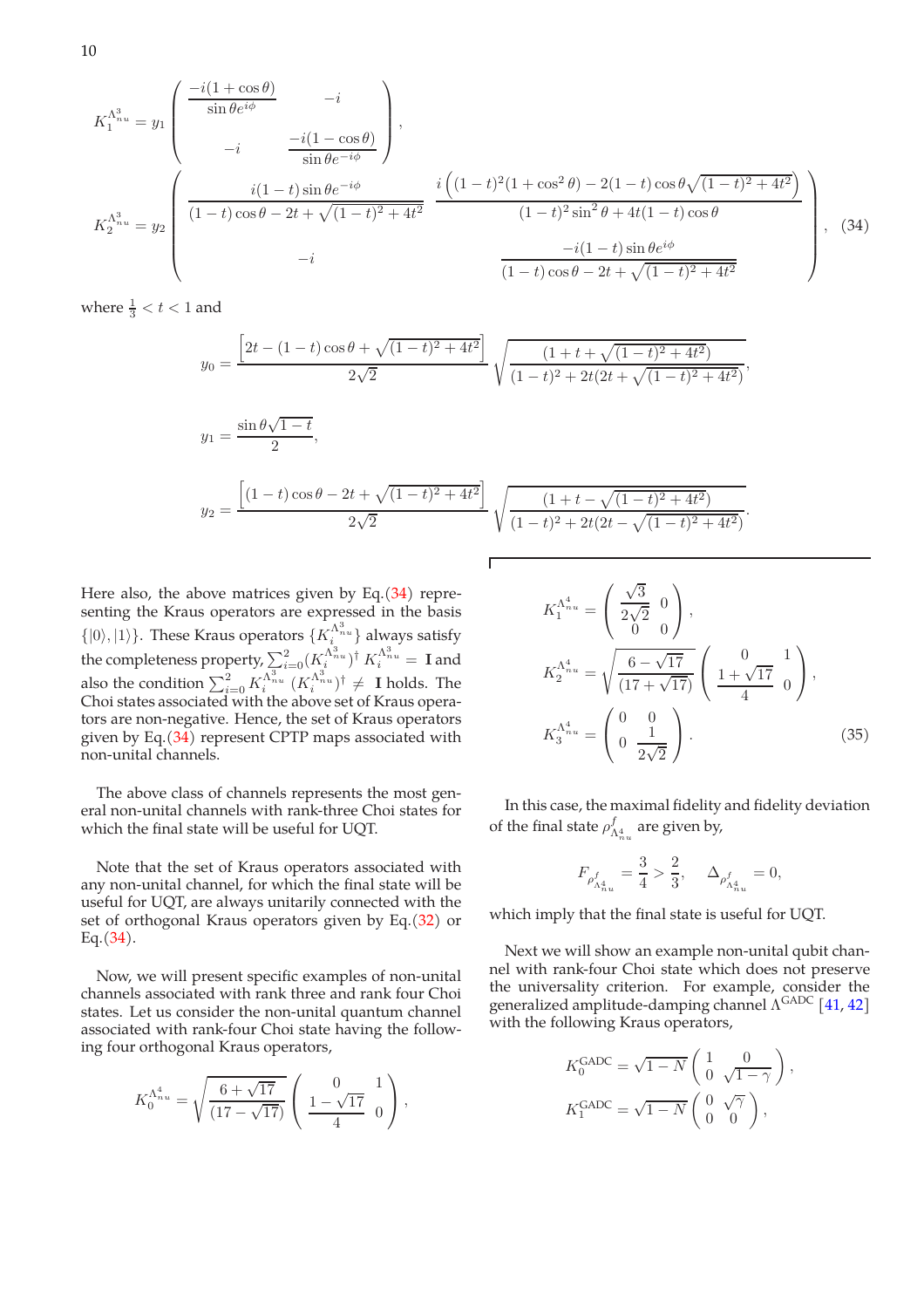$$
K_2^{\text{GADC}} = \sqrt{N} \begin{pmatrix} \sqrt{1-\gamma} & 0 \\ 0 & 1 \end{pmatrix},
$$
  
\n
$$
K_3^{\text{GADC}} = \sqrt{N} \begin{pmatrix} 0 & 0 \\ \sqrt{\gamma} & 0 \end{pmatrix},
$$
\n(36)

where  $\gamma$ ,  $N \in [0, 1]$ . This channel is non-unital when  $\gamma(2N-1) \neq 0$ , i.e., for  $\gamma \neq 0$  and  $N \neq \frac{1}{2}$ . Note that the above Kraus operators are not orthogonal, but it can be checked that the Choi state associated with this Channel is rank-four. In this case, the maximal fidelity and fidelity deviation of the final state  $\rho_{\Lambda^{\rm GADC}}^f$  are given by,

$$
\begin{split} F_{\rho_{\Lambda \text{GADC}}^f}&=\frac{1}{2}+\frac{2\sqrt{1-\gamma}+(1-\gamma)}{6}, \\ &>\frac{2}{3}\quad\text{when}\quad\gamma<2(\sqrt{2}-1), \\ \Delta_{\rho_{\Lambda \text{GADC}}^f}&=\frac{\sqrt{1-\gamma}}{3\sqrt{5}}\left(1-\sqrt{1-\gamma}\right), \end{split}
$$

where  $\Delta_{\rho_{GADC}} = 0$  holds if and only if  $\gamma = 0$  or  $\gamma = 1$ . But the final state becomes useless for QT when  $\gamma = 1$ . On the other hand, for  $\gamma = 0$ , the channel does not remain to be non-unital. Hence, the final state is not useful for UQT in case of non-unital GADC.

The above two examples illustrate that the set of nonunital qubit channels with rank-four Choi states, for which the final state remains to be useful for UQT, forms a strict subset of all non-unital channels associated with rank four Choi states.

Next, let us consider the non-unital channel with rankthree Choi state having the Kraus operators given by Eq.(21). As shown earlier, the final state in this case is useful for UQT for a particular range of the channel parameter.

Next, let us present another example of non-unital channel with rank-three Choi state having the following three orthogonal Kraus operators,

$$
K_0^{\Lambda_{nu}^3} = \begin{pmatrix} \frac{-3i}{20} \sqrt{5 + 7\sqrt{\frac{5}{17}}} & \frac{i}{20} \sqrt{65 + 107\sqrt{\frac{5}{17}}} \\ \frac{-i}{20} \sqrt{65 + 107\sqrt{\frac{5}{17}}} & \frac{3i}{20} \sqrt{5 + 7\sqrt{\frac{5}{17}}} \\ K_1^{\Lambda_{nu}^3} = \begin{pmatrix} \frac{-3i}{2\sqrt{10}} & \frac{-3i}{2\sqrt{10}} \\ \frac{-3i}{2\sqrt{10}} & \frac{-3i}{2\sqrt{10}} \end{pmatrix}, \\ K_2^{\Lambda_{nu}^3} = \begin{pmatrix} \frac{3i}{20} \sqrt{5 - 7\sqrt{\frac{5}{17}}} & \frac{i}{20} \sqrt{65 - 107\sqrt{\frac{5}{17}}} \\ \frac{-i}{20} \sqrt{65 - 107\sqrt{\frac{5}{17}}} & \frac{-3i}{20} \sqrt{5 - 7\sqrt{\frac{5}{17}}} \\ \frac{-i}{20} \sqrt{65 - 107\sqrt{\frac{5}{17}}} & \frac{-3i}{20} \sqrt{5 - 7\sqrt{\frac{5}{17}}} \end{pmatrix}.
$$
\n(37)

In this case, the maximal fidelity and fidelity deviation of the final state  $\rho_{\Lambda_{nu}^3}^f$  are given by,

$$
F_{\rho_{\Lambda_{n_u}^3}^4}=\frac{11}{20}<\frac{2}{3},~~\Delta_{\rho_{\Lambda_{n_u}^3}^4}=0.
$$

Hence, this final state is universal, but not useful for QT, i.e., this state is not useful for UQT.

# **V. TWO-QUBIT PURE NON-MAXIMALLY ENTANGLED STATE AS THE INITIAL STATE**

Here we consider the scenario where Alice prepares a non-maximally entangled two-qubit pure state given by,  $|\Psi_a\rangle = \sqrt{a} |00\rangle + \sqrt{1-a} |11\rangle$  with  $\frac{1}{2} < a < 1$  and sends half of this state to Bob through a qubit channel Λ. The concurrence of the initial state  $|\Psi_a\rangle$  is given by,  $C(|\Psi_a\rangle) = 2\sqrt{a(1-a)}$  with  $0 < C(|\Psi_a\rangle) < 1$ . In this case, the initially prepared state is useful and but not universal for QT  $[17]$ . Here, we want to analyse in details the characteristics of the final states in terms of maximal fidelity and fidelity deviation. We start with the following result.

**Proposition 7.** *When Alice sends one half of a nonmaximally entangled two-qubit pure state to Bob via any qubit channel, then maximal fidelity of the final state will be less than or equal to that of the initial state.*

*Proof.* Suppose Alice prepares a pure entangled state  $|\Psi_a\rangle = \sqrt{a} |00\rangle + \sqrt{1 - a} |11\rangle$ , such that  $\frac{1}{2} < a < 1$ . The maximal fidelity of this initial state is given by  $[12, 17]$ ,

$$
F_{|\Psi_a\rangle} = \frac{2 + C(|\Psi_a\rangle)}{3}.
$$
 (38)

When Alice sends one half of the state  $|\Psi_a\rangle$  to Bob via any qubit channel, then the final state shared between Alice and Bob is denoted by  $\rho^f$  and its concurrence is denoted by  $C(\rho^f)$ . Now, we have the following relation,  $C(\rho^f) \leq C(|\Psi_a\rangle)$  as concurrence cannot be increased under local operations and classical communication [29]. It is well known that the maximal average fidelity  $F_{\rho f}$  is always upper bounded by [43],

$$
F_{\rho^f} \le \frac{2 + C(\rho^f)}{3}.\tag{39}
$$

Hence, using relations (38), (39), we have

,

.

$$
F_{\rho^f} \le \frac{2 + C(|\Psi_a\rangle)}{3} = F_{|\Psi_a\rangle}.
$$

When the channel is an unitary channel (i.e., a particular unital channel), the above upper bound is saturated.  $\Box$ 

Next, we focus on unital qubit channels.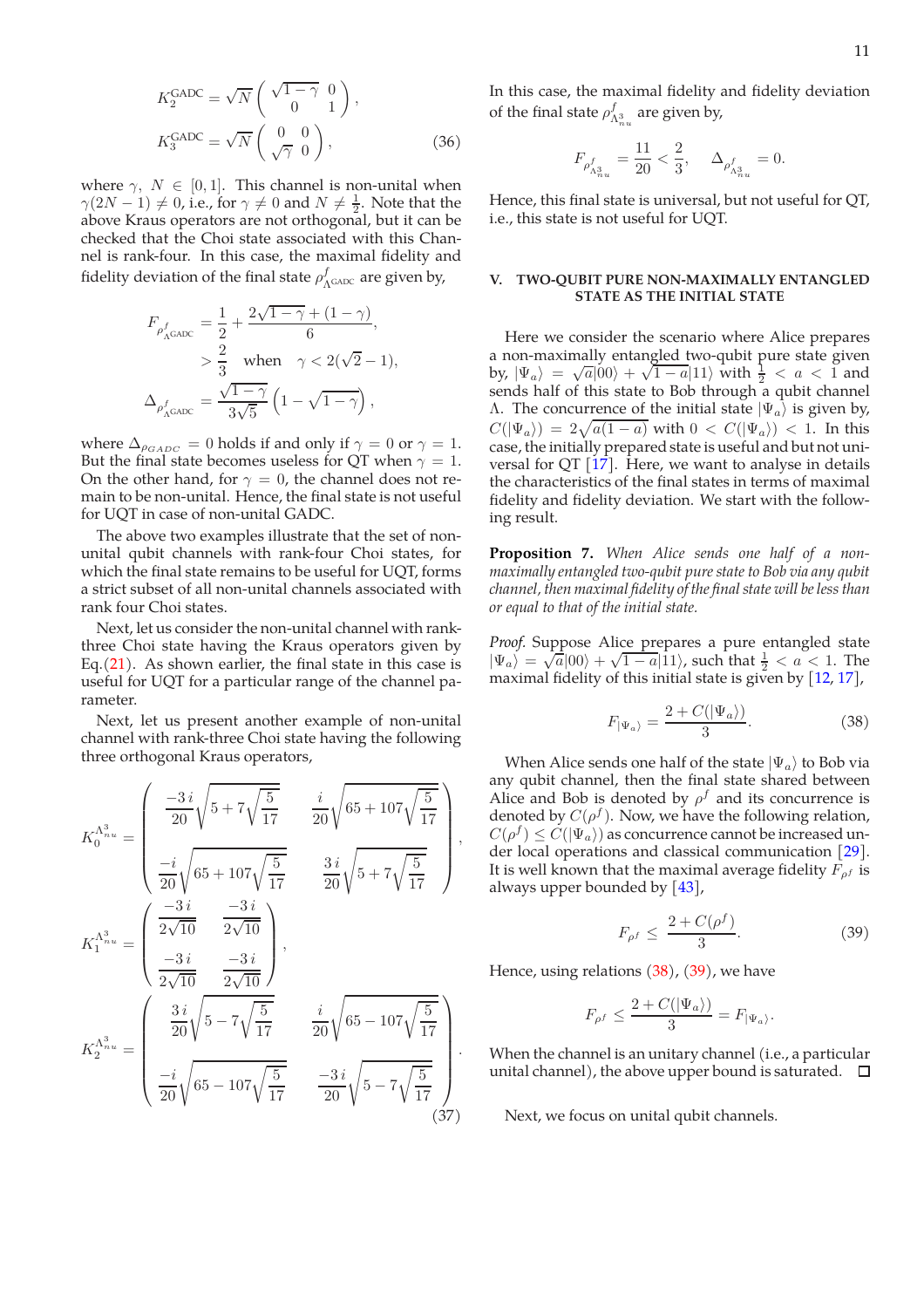# **A. Alice sends one half of a non-maximally entangled two-qubit pure state through a unital channel**

At first, we present the following proposition which addresses the issue of usefulness and universality of the final state.

**Proposition 8.** *If Alice sends one half of any non-maximally entangled two-qubit pure state*  $|\Psi_a\rangle$  *(with concurrence*  $C(|\Psi_a\rangle) \in (0,1)$  to Bob through any unital channel, then *the final shared state will be useful for UQT for a strict subset of the unital channels if and only if*  $\frac{1}{2} < C(|\Psi_a\rangle) < 1$ *.* 

*Proof.* If one half of the state  $|\Psi_a\rangle$  is sent via an unital channel  $\Lambda_u$ , then, up to local unitary rotations, the shared state after the channel interaction is given by [33, 35],

$$
\rho_u^f = (\mathbf{I} \otimes \Lambda_u) |\Psi_a\rangle \langle \Psi_a|
$$
  
= 
$$
\sum_i (\mathbf{I} \otimes K_i^{\Lambda_u}) |\Psi_a\rangle \langle \Psi_a | (\mathbf{I} \otimes K_i^{\Lambda_u})^\dagger
$$
  
= 
$$
\sum_{i=0}^3 p_i (\mathbf{I} \otimes \sigma_i) |\Psi_a\rangle \langle \Psi_a | (\mathbf{I} \otimes \sigma_i),
$$
 (40)

with  $0 \leq p_i \leq 1 \ \forall \ i$ ,  $\sum_{i=0}^{3} p_i = 1$ . Up to local unitary transformations, without any loss of generality, we can assume that  $p_0 \geq p_j \ \forall \ j \in \{1, 2, 3\}$ . Now, it can be checked that the state  $\rho_u^f$  belongs to the X-class of states [44, 45]. The expression of concurrence for any X-class two-qubit state is known [45]. Using this, the concurrence of the state  $\rho_u^f$  can be written as,

$$
C(\rho_u^f) = \max[0, (|p_1 - p_2| - p_0 - p_3)C(|\Psi_a\rangle),
$$
  
\n
$$
(p_0 - p_1 - p_2 - p_3)C(|\Psi_a\rangle)].
$$
 (41)

Now, we have  $(|p_1 - p_2| - p_0 - p_3) \le 0$  as long as  $0 \le$  $p_i \leq 1 \ \forall \ i \in \{0, 1, 2, 3\}$  and  $p_0 \geq p_j \ \forall \ j \in \{1, 2, 3\}$ . Hence,  $C(\rho_u^f) > 0$  if and only if  $p_0 > p_1 + p_2 + p_3$ .

When  $p_0 > p_1 + p_2 + p_3$  does not hold, the final state will not be entangled and, therefore, will not be useful for QT. Henceforth, we will consider  $p_0 > p_1 + p_2 + p_3$ .

It can be verified that the correlation matrix of  $\rho^f_u$  is diagonal with the following eigenvalues,

$$
t_{11} = (p_0 + p_1 - p_2 - p_3) C(|\Psi_a\rangle) = |t_{11}|,
$$
  
\n
$$
t_{22} = -(p_0 - p_1 + p_2 - p_3) C(|\Psi_a\rangle) = -|t_{22}|,
$$
  
\n
$$
t_{33} = (p_0 - p_1 - p_2 + p_3) = |t_{33}|.
$$
\n(42)

Next, we use the relation,  $p_3 = 1 - p_0 - p_1 - p_2$ . Now, the final state  $\rho_u^f$  will be useful for UQT if and only if  $|t_{11}| = |t_{22}| = |t_{33}| = t > \frac{1}{3}$ . Using Eq.(42), it can be checked that the condition:  $|t_{11}| = |t_{22}| = |t_{33}| = t$  is satisfied if and only if

$$
p_1 = p_2 = \frac{1 + (1 - 2p_0) C(|\Psi_a\rangle)}{4 + 2C(|\Psi_a\rangle)}.
$$
 (43)

With these, we have

$$
|t_{11}| = |t_{22}| = |t_{33}| = t = \frac{(4p_0 - 1)C(|\Psi_a\rangle)}{2 + C(|\Psi_a\rangle)} \tag{44}
$$

Now,  $t > \frac{1}{3}$  will be satisfied if and only if

$$
\frac{1}{4} < C(|\Psi_a\rangle) < 1 \quad \text{and}
$$
\n
$$
\frac{1 + 2C(|\Psi_a\rangle)}{6C(|\Psi_a\rangle)} < p_0 \le 1 \tag{45}
$$

With the above conditions, one can check that the following conditions hold:  $0 \leq p_i \leq 1 \ \forall \ i \in \{0, 1, 2, 3\}$  and  $p_0 > p_1 + p_2 + p_3$  if and only if

$$
\frac{1}{2} < C(|\Psi_a\rangle) < 1 \quad \text{and}
$$
\n
$$
\frac{1 + 2C(|\Psi_a\rangle)}{6C(|\Psi_a\rangle)} < p_0 \le \frac{1}{2 - C(|\Psi_a\rangle)}.\tag{46}
$$

The above conditions imply that, for  $\frac{1}{2} < C(|\Psi_a\rangle) < 1$ , the condition  $|t_{11}| = |t_{22}| = |t_{33}| = t > \frac{1}{3}$  for the final state will not be satisfied for arbitrary choices of  $p_0$ ,  $p_1$ ,  $p_2$ ,  $p_3$ . Only when  $p_0$ ,  $p_1$ ,  $p_2$ ,  $p_3$  satisfy some specific conditions, the final state will be useful for UQT. This completes the proof.  $\Box$ 

The above proposition implies that for an arbitrary initial state  $|\Psi_a\rangle$ , one may not find any unital channel for which the final state is useful for UQT. But when the concurrence of the initial state is strictly greater than  $\frac{1}{2}$ , then one can always find a strict subset of the unital channels, for which the final state will be useful for UQT. Hence, when one half of a non-maximally entangled two-qubit pure state with  $\frac{1}{2} < C(|\Psi_a\rangle) < 1$  is subjected to a particular unital channel, then there will be one disadvantage and one advantage. The disadvantage is that the maximal average fidelity of the final state will be less than or equal to that of the initial state. On the other hand, the advantage is that the final state will be useful for UQT though the initial state is not useful for UQT. Therefore, interaction of unital channel can reduce the fluctuation in fidelity which may have important information theoretic implications.

Next, we present two examples in support of the above proposition. Let us consider the unital channel  $\Lambda_u^4$  associated with rank-four Choi state having the following Kraus operators,

$$
K_0^{\Lambda_u^4} = \sqrt{\frac{2}{3}} \mathbf{I},
$$
  
\n
$$
K_1^{\Lambda_u^4} = \sqrt{\frac{3-p}{6(2+p)}} \sigma_1,
$$
  
\n
$$
K_2^{\Lambda_u^4} = \sqrt{\frac{3-p}{6(2+p)}} \sigma_2,
$$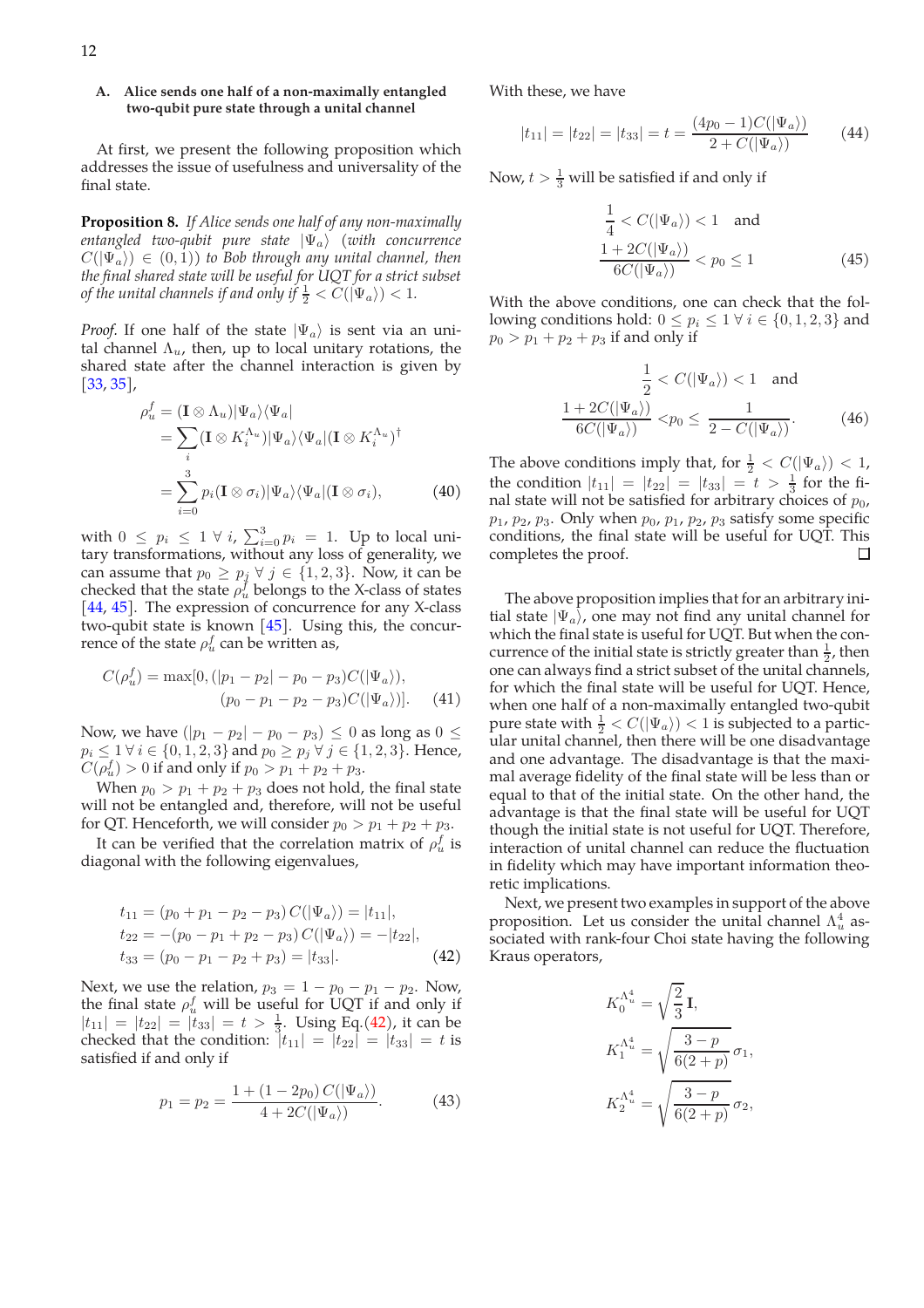$$
K_3^{\Lambda_u^4} = \sqrt{\frac{2p-1}{3(2+p)}} \,\sigma_3,\tag{47}
$$

where  $\frac{1}{2} \leq p < 1$ . Note that the above Kraus operators do not represent any CPTP map for  $p < \frac{1}{2}$  as the associated Choi state becomes negative in this range. Now, one half of the non-maximally entangled two-qubit pure state  $|\Psi_a\rangle = \sqrt{a} |00\rangle + \sqrt{1 - a} |11\rangle$  with  $C(|\Psi_a\rangle) =$  $2\sqrt{a(1-a)} = p$  is sent through the above channel. The maximal average fidelity and fidelity deviation of the final shared state are given by,

$$
\begin{aligned} F_{\rho^f_{\Lambda^4_u}} &= \frac{3+4\,C(|\Psi_a\rangle)}{6+3\,C(|\Psi_a\rangle)} \\&> \frac{2}{3} \quad \text{when} \quad \frac{1}{2} < C(|\Psi_a\rangle) < 1, \\ \Delta_{\rho^f_{\Lambda^4_u}} &= 0 \quad \forall\, C(|\Psi_a\rangle) \in (0,1). \end{aligned}
$$

Hence, the final state in this case is useful for UQT when the concurrence of the initial state is strictly greater than  $\frac{1}{2}$ .

Next, consider the unital channel  $\Lambda_u^2$  associated with rank-two Choi state having the following Kraus operators,

$$
K_0^{\Lambda_u^2} = \sqrt{p} \mathbf{I}, \qquad K_1^{\Lambda_u^2} = \sqrt{1 - p} \sigma_3, \quad 0 < p < 1. \tag{48}
$$

One half of the state  $|\Psi_a\rangle = \sqrt{a}|00\rangle + \sqrt{1-a}|11\rangle$  with  $C(|\Psi_a\rangle)=2\sqrt{a(1-a)}\in(0,1)$  is sent through the above unital channel. In this case, the maximal average fidelity and fidelity deviation of the final state are given by,

$$
F_{\rho_{\Lambda_u^2}^f} = \begin{cases} \dfrac{2+C(|\Psi_a\rangle)(1-2p)}{3} > \dfrac{2}{3} & \text{ when } 0 < p < \dfrac{1}{2}, \\ \\ \dfrac{2}{3} & \text{ when } p = \dfrac{1}{2}, \\ \\ \dfrac{2+C(|\Psi_a\rangle)(2p-1)}{3} > \dfrac{2}{3} & \text{ when } \dfrac{1}{2} < p < 1, \\ \\ \dfrac{1-C(|\Psi_a\rangle)(1-2p)}{3\sqrt{5}} \neq 0 & \text{ when } 0 < p < \dfrac{1}{2}, \\ \\ \Delta_{\rho_{\Lambda_u^2}^f} = \begin{cases} \dfrac{1-C(|\Psi_a\rangle)(1-2p)}{3\sqrt{5}} \neq 0 & \text{ when } p = \dfrac{1}{2}, \\ \\ \dfrac{1}{3\sqrt{5}} \neq 0 & \text{ when } p = \dfrac{1}{2}, \end{cases}
$$

$$
\frac{1-C(\vert\Psi_a\rangle)(2p-1)}{3\sqrt{5}}\neq 0 \quad \text{when } \frac{1}{2} < p < 1,
$$

Hence, the final state is not useful for UQT for any value of  $a \in (\frac{1}{2}, 1)$ .

# **B. Alice sends one half of a non-maximally entangled two-qubit pure state through a non-unital channel**

Here, we consider that Alice prepares a nonmaximally entangled two-qubit pure state  $|\Psi_a\rangle$  =  $\frac{a}{a}|00\rangle + \sqrt{1-a}|11\rangle$  with  $\frac{1}{2} < a < 1$  and sends one half of it to Bob through a non-unital qubit channel.

At first, let us take the non-unital channel  $\Lambda_{nu}$  having the Kraus operators given by Eq. $(21)$ . It can be checked that the maximal average fidelity and fidelity deviation of the final shared state are given by,

$$
\begin{aligned} F_{\rho^f_{\Lambda_{nu}}} &= \frac{1}{6}\left(3+(1-p)\sqrt{1-\left[C(\left|\Psi_a\right\rangle)\right]^2}+p+2p\,C(\left|\Psi_a\right\rangle)\right) \\ &> \frac{2}{3} \quad \text{when} \quad 0
$$

Hence, the final state is not useful for UQT for all values of the concurrence of the initial state.

Next, let us take another example of non-unital channel  $\widetilde{\Lambda}_{nu}$  having the following Kraus operators,

$$
K_0^{\tilde{\Lambda}_{nu}} = \frac{1}{\sqrt{2}} \sqrt{1 - p_2 - p_2 \frac{\sqrt{1 - p_1}}{\sqrt{1 + p_1}}} \begin{pmatrix} 0 & 0 \\ 0 & 1 \end{pmatrix},
$$
  

$$
K_1^{\tilde{\Lambda}_{nu}} = \frac{1}{\sqrt{2}} \sqrt{1 - p_2 + p_2 \frac{\sqrt{1 - p_1}}{\sqrt{1 + p_1}}} \begin{pmatrix} 1 & 0 \\ 0 & 0 \end{pmatrix},
$$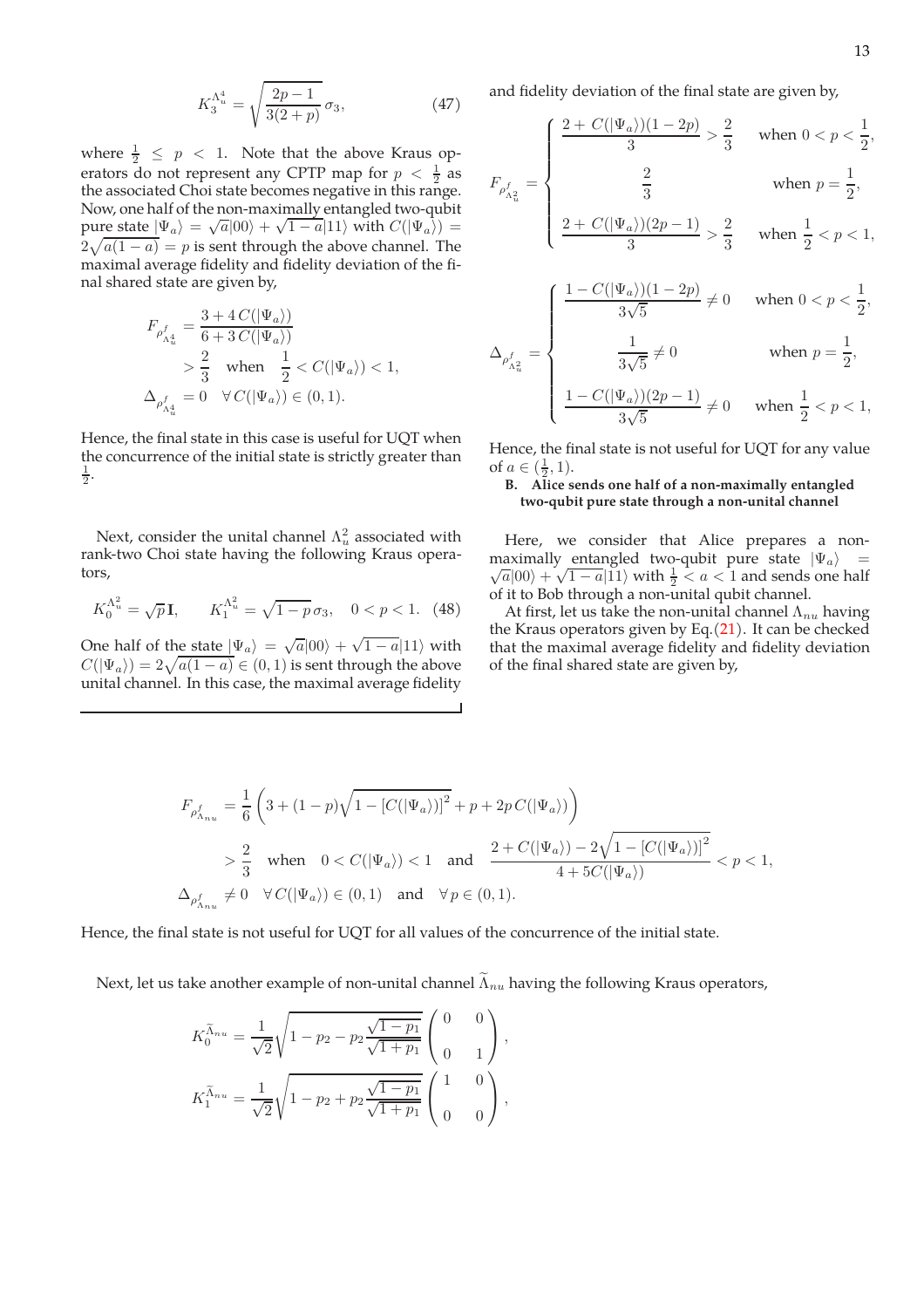14

$$
K_2^{\tilde{\Lambda}_{nu}} = \sqrt{\frac{1 + p_1 + p_2 + p_1 p_2 - p_2 \sqrt{1 + p_1} \sqrt{5 + 3p_1}}{5 + 3p_1 + \sqrt{1 - p_1} \sqrt{5 + 3p_1}}} \begin{pmatrix} 0 & 1 \ \sqrt{1 - p_1} + \sqrt{5 + 3p_1} & 0 \ \frac{\sqrt{1 - p_1} + \sqrt{5 + 3p_1}}{2\sqrt{1 + p_1}} & 0 \end{pmatrix},
$$
  
\n
$$
K_3^{\tilde{\Lambda}_{nu}} = \sqrt{\frac{1 + p_1 + p_2 + p_1 p_2 + p_2 \sqrt{1 + p_1} \sqrt{5 + 3p_1}}{5 + 3p_1 - \sqrt{1 - p_1} \sqrt{5 + 3p_1}}} \begin{pmatrix} 0 & 1 \ \frac{\sqrt{1 - p_1} - \sqrt{5 + 3p_1}}{2\sqrt{1 + p_1}} & 0 \end{pmatrix},
$$
\n(49)

where  $0 < p_1 < 1$  and  $0 < p_2 < \frac{1+p_1}{1+p_2}$  $1 + p_1 + \sqrt{1 - p_1^2}$ . In this range, the above Kraus operators form a CPTP map corresponding to non-unital channel. Suppose, one half of the non-maximally entangled two-qubit pure state  $|\Psi_a\rangle =$  $\overline{a}|00\rangle + \sqrt{1-a}|11\rangle$  with  $C(|\Psi_a\rangle) = 2\sqrt{a(1-a)} = p_1$  is sent through the above channel. The maximal average fidelity and fidelity deviation of the final shared state are given by,

$$
\label{eq:1} \begin{split} F_{\rho_{\tilde{\Lambda}_{nu}}^f}&=\frac{1+p_2\,C(|\Psi_a\rangle)}{2}\\ &>\frac{2}{3}\quad\text{when}\quad\frac{\sqrt{17}-1}{6}< C(|\Psi_a\rangle)<1\quad\text{and}\quad\frac{1}{3C(|\Psi_a\rangle)}
$$

Hence, the final state in this case is useful for UQT when the concurrence of the initial state is strictly greater than  $\sqrt{17} - 1$  $\frac{1}{6} \approx 0.52.$ 

Next, we consider another non-unital channel  $\Lambda_{nu}^*$ having the following Kraus operators,

$$
K_0^{\Lambda_{nu}^*} = \begin{pmatrix} \sqrt{1-\gamma(p_1)} & 0 \\ 0 & 1 \end{pmatrix},
$$

$$
K_1^{\Lambda_{nu}^*} = \begin{pmatrix} 0 & 0 \\ \sqrt{\gamma(p_1)} & 0 \end{pmatrix}, \tag{50}
$$

where  $\gamma(p_1)$  =  $1 + \sqrt{1 - p_1^2}$  –  $\sqrt{3p_1^2 - 2 + 2\sqrt{1-p_1^2}}$  $2 + 2\sqrt{1-p_1^2}$ 

and  $0 < p_1 < 1$ . Note that the above Kraus operators are obtained from the generalized amplitude-damping channel [41] given by Eq.(36) by putting  $N = 1$ . Now, one half of the non-maximally entangled two-qubit pure state  $|\Psi_a\rangle$  with concurrence  $C(|\Psi_a\rangle) = 2\sqrt{a(1-a)} = p_1$ is sent through the above channel. The maximal average fidelity and fidelity deviation of the final shared state in this case are given by,

$$
\begin{split} F_{\rho_{\Lambda_{nu}^*}^f} &= \frac{3-\sqrt{1-\left[C(\left|\Psi_a\right\rangle)\right]^2}+\sqrt{3\left[C(\left|\Psi_a\right\rangle)\right]^2-2+2\sqrt{1-\left[C(\left|\Psi_a\right\rangle)\right]^2}}{4}\\&> \frac{2}{3}\quad \text{when}\quad \sqrt{\frac{2}{3}\left(4+\sqrt{3}\right)\left(1-\frac{1}{6}\left(4+\sqrt{3}\right)\right)}< C(\left|\Psi_a\right\rangle)<1\\ \Delta_{\rho_{\Lambda_{nu}^*}^f} &= 0 \quad \forall\quad C(\left|\Psi_a\right\rangle)\in (0,1). \end{split}
$$

Г

Hence, the final shared state is useful for UQT when the concurrence of the initial state is strictly greater than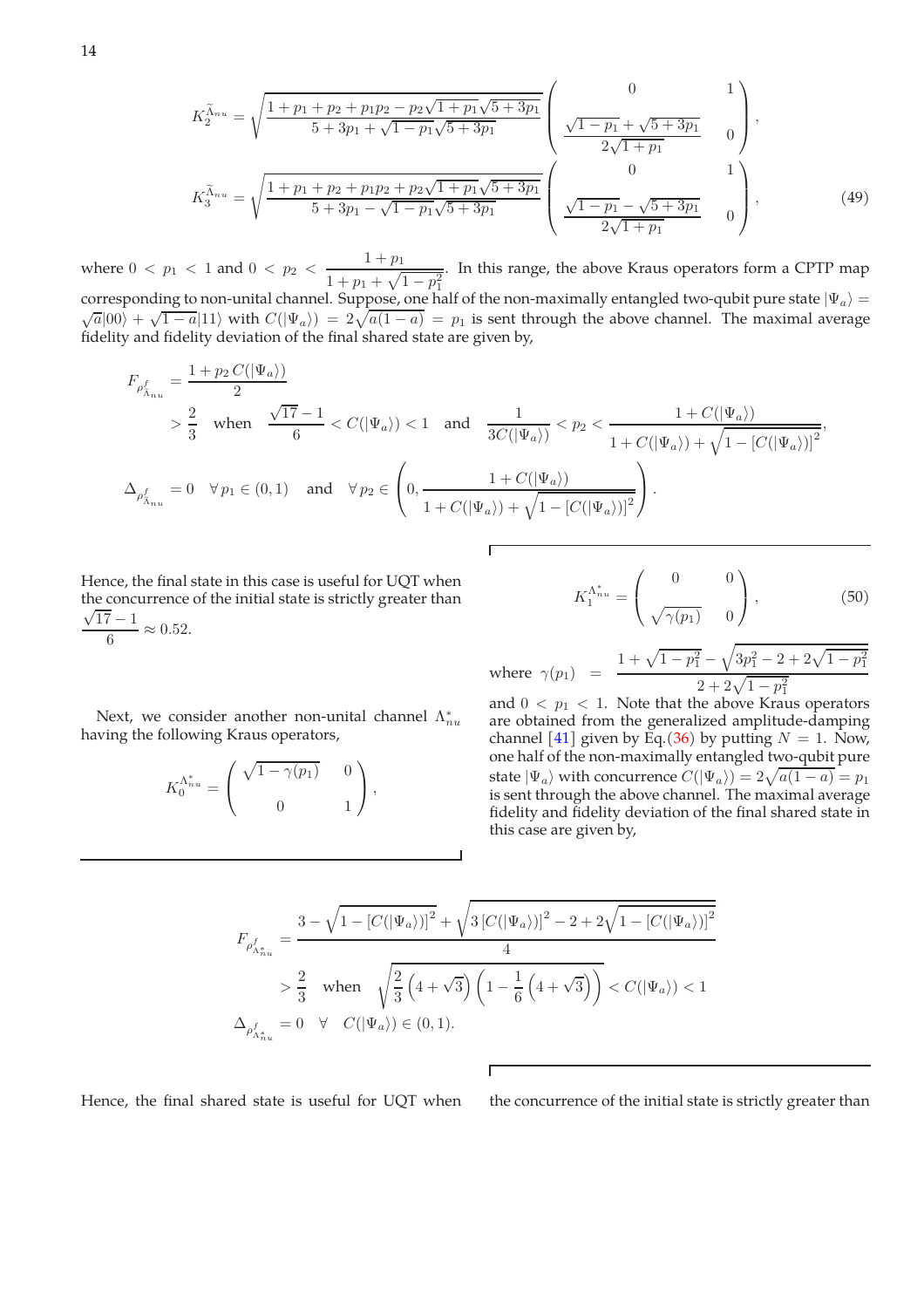$\sqrt{2}$ 3  $(4+\sqrt{3}) (1-\frac{1}{6}(4+\sqrt{3})) \approx 0.41.$ 

We have analyzed with a number of analytical and numerical examples of non-unital channels. However, we have not found any non-unital qubit channel for which the final state is useful for UQT when the concurrence of the initial state is less than or equal to 0.41. Hence, we can conjecture the following

**Conjecture 1.** *If Alice sends one half of any pure entangled state*  $|\Psi_a\rangle$  *to Bob through any non-unital channel, then the final shared state will be useful for UQT for a strict subset of the non-unital channels if and only if*  $C_{\text{Critical}} < C(|\Psi_a\rangle) < 1$ *, where*  $0 < C_{\text{Critical}} \leq 0.41$ *.* 

We could not determine the precise value of  $C_{\text{Critical}}$ ; further investigations are needed.

This conjecture demonstrates that when one-half of the state  $|\Psi_a\rangle = \sqrt{a} |00\rangle + \sqrt{1 - a} |11\rangle$  with concurrence  $0.41 < C(|\Psi_a\rangle) = 2\sqrt{a(1-a)} \leq \frac{1}{2}$  is sent through a qubit channel, then the final state will be useful for UQT if and only if the channel is non-unital. This result is in some sense counter-intuitive as it shows the advantage of non-unital channels or dissipative interactions over unital or non-dissipative interactions in the context of UQT.

The examples presented here demonstrate that, similar to the case of unital channels, non-unital channels can decrease the fidelity deviation while acting upon onehalf of a non-maximally entangled two-qubit pure state.

# **VI. ANALYSIS WITH SOME PHYSICAL NOISE MODELS**

Here we supplement our above developed results to quantum channels motivated by physical noise models. Quantum channels modeling these effects can be Markovian or non-Markovian, both unital as well as nonunital. We consider that the Bell state  $|\Phi_1\rangle$  is prepared and half of this entangled state is sent to a distant location through any of these channels. In this context, we want to find out the channels for which the final shared state will remain useful for UQT.

Among the examples of unital channels, we take the Random Telegraph Noise (RTN), the modified Ornstein-Uhlenbeck (OUN), Power law noises (PLN), depolarising, phase damping (PD) and non-Markovian dephasing (NMD). As representatives of non-unital channels, we study the amplitude damping and the Unruh channels. The Kraus representations of these channels along with the channel parameters, their impact on QT are presented in the tables of Appendix **B**.

Random Telegraph Noise (RTN) [46] is a local non-Markovian dephasing noise [47]. The effect of RTN on the dynamics of quantum systems, specifically quantum correlations and control of open system dynamics has been studied in [48–51]. The autocorrelation function for the RTN, represented by the stochastic variable  $\Gamma(t)$ ,

is given by

$$
\langle \Gamma(t)\Gamma(s) \rangle = a^2 e^{-|t-s|\gamma},\tag{51}
$$

where  $a$  has the significance of the strength of the system-environment coupling and  $\gamma$  is proportional to the fluctuation rate of the RTN. The RTN channel poses a well defined Markovian limit [47].

The modified Ornstein-Uhlenbeck noise (OUN) is a well-known stationary Gaussian random process [52] which is in general a non-Markovian process. This could model, for example, the spin of an electron interacting with a magnetic field subjected to random fluctuations [53]. Power law noise (PLN), also called  $1/f^{\alpha}$  noise is a non-Markovian stationary noise process, where  $\alpha$  is some real number. A functional relationship exists between the spectral density and the frequency of the noise [54]. Both the OUN and PLN have well-defined Markovian limits [55].

The non-Markovian depolarising channel is a generalization of the depolarizing channel to the case of colored noise [56]. Phase Damping channel models the phenomena where decoherence occurs without dissipation (loss of energy) [57]. Non-Markovian dephasing channel is an extension of the dephasing channel to non-Markovian class, identified with the breakdown in complete-positivity of the map [58].

A canonical non-unital channel which models both decoherence as well as dissipation is the amplitude damping channel (ADC). This can be modelled by a standard Lindblad type of master equation [25, 42] describing the evolution in the Markovian regime. When the decoherence rate is time-dependent, with a damped oscillatory behavior, then the amplitude damping noise is non-Markovian [55]. With an appropriate change in the parameters, the Markovian limit of the channel can be easily derived. As another example of a non-unital channel, we take up the Unruh channel  $[59]$ . To an observer undergoing acceleration, the Minkowski vacuum appears as a warm gas emitting black-body radiation at temperature, related to the acceleration, and called the Unruh temperature. This is known as the Unruh effect.

From the analysis (see Appendix  $B$ ) it can be seen that, among the channels considered, only for the unital depolarizing (Markovian or non-Markovian) noise channel, the final state is useful for UQT. The final state in this case is nothing but a Werner class of state. In contrast, all the non-unital channels considered here create ranktwo final states. As discussed earlier, these rank-two final states cannot be useful for UQT.

### **VII. CONCLUSION**

Apart from numerous applications, the idea of QT has refined various fundamental concepts of quantum information theory. Hence, from practical as well as from a foundational perspective, it is relevant to address the is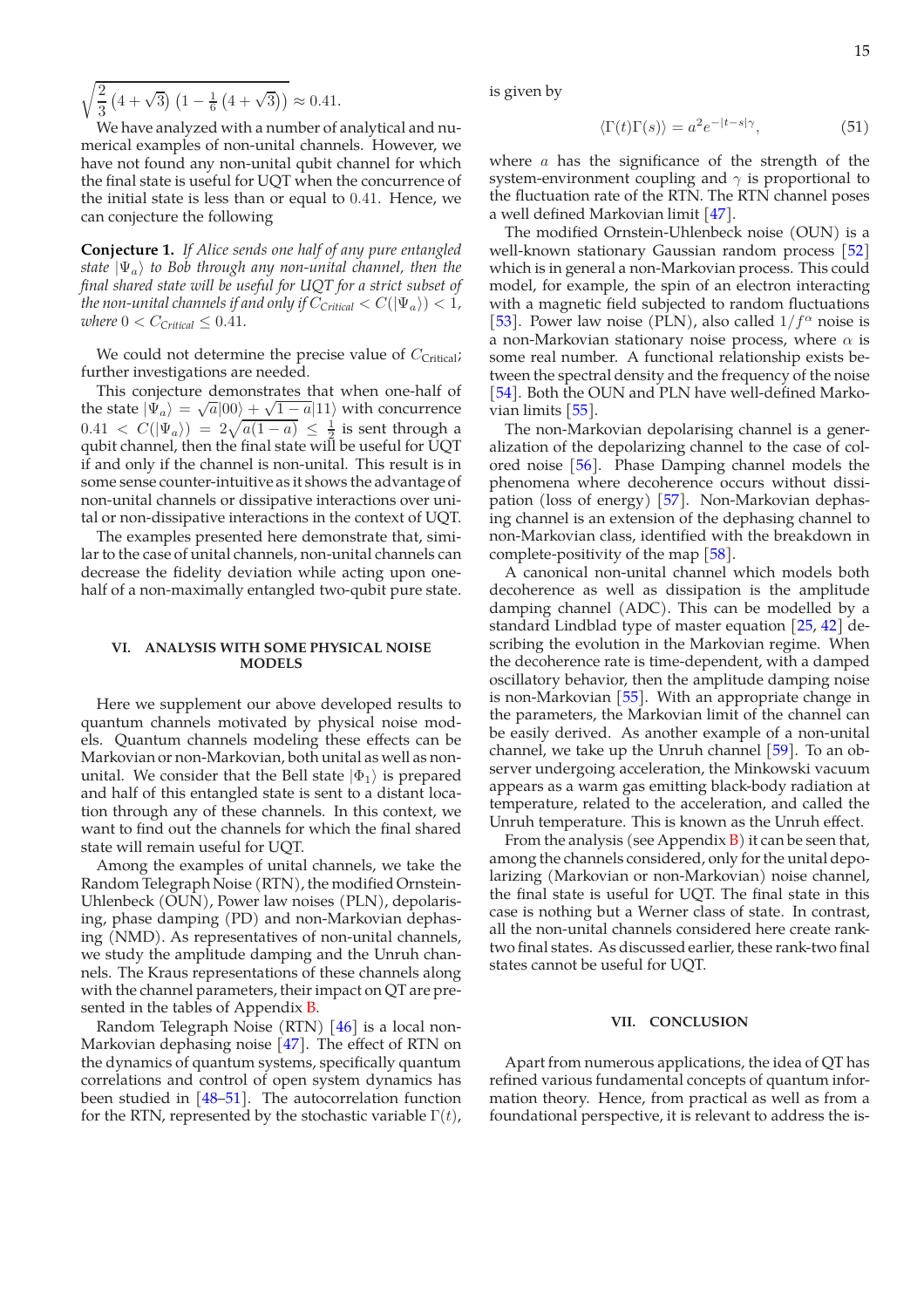sue of suitably realizing quantum channels that can be used as the resource of QT. Motivated by this, in the present study we have considered a scenario where an observer, say, Alice prepares a two-qubit pure entangled state and sends one half of it to a distant observer, say, Bob through a quantum channel. The shared entangled state thus prepared is then used as a resource for QT. In this scenario, we have characterized the set of qubit channels in terms of the final shared state's performance in QT.

In order to characterize the efficacy of the shared state in the context of QT, we have used two quantifiersmaximal average fidelity [12–15] and fidelity deviation [17, 18]. These two quantifiers together help to introduce the notion of "useful states for Universal Quantum Teleportation (UQT)". A two-qubit state is called useful for UQT if and only if the maximal average fidelity is strictly greater than  $\frac{2}{3}$  (i.e., the classical bound) and all input states are teleported with the same fidelity [17]. Let us now explain the significance of UQT from practical point of view. In real experiments, quantum teleportation can be realized as a single shot quantum gate operation with an input and an output [22]. In such realistic situations, it is not expected that teleportations of all possible input states will be performed. Rather, teleportations of some particular input states are executed. In such cases, if the fidelity deviation of the two-qubit entangled channel is non-zero, then those particular input states may be teleported with fidelity much less than the desired maximal average fidelity. However, two-qubit entangled channels with zero fidelity deviation can overcome such drawback- all input states will be teleported equally well. Most importantly, when the maximal average fidelity of a two-qubit entangled channel lies near the classical-quantum boundary (i.e., when the maximal average fidelity is greater than, but close to  $\frac{2}{3}$ ) and fidelity deviation is non-zero, then some input states may be teleported with fidelity less than  $\frac{2}{3}$ . That is why the states with zero fidelity deviation should be preferred over states with nonzero fidelity deviation, especially near the quantum-classical boundary. Hence, with twoqubit entangled states having zero fidelity deviation, the gate operation will be universal or fluctuation free. Otherwise, one has to implement different gate operations for different choices of input states, which is problematic.

Using the above notions, we have shown that when half of a Bell state (which is useful for UQT) is sent through a unital or non-unital channel, then the final state is useful for UQT for a strict subset of channels. We further completely characterize these channels for which the final states are useful for UQT. Hence, these results indicate that a subset of unital as well as non-unital qubit channels can preserve the usefulness and universality of a maximally entangled state in the context of QT while acting upon one half of the state.

If one-half of a non-maximally entangled two-qubit pure state (which is not useful for UQT) is sent to Bob

through a unital or non-unital channel, then we have demonstrated that the final state may become useful for UQT. It thus signifies that the action of a qubit channel on one half of a non-maximally entangled two-qubit pure state can turn it into useful for UQT. In case of unital channels, we have completely characterized such channels. On the other hand, we have shown the above in case of non-unital channels by presenting some specific examples. However, a complete characterization of nonunital channels for which the final state is useful for UQT when the initial state is a non-maximally entangled twoqubit pure state merits further investigation.

The set of channels which converts a pure nonmaximally entangled two-qubit state into a state useful for UQT becomes more crucial when the input state is weakly entangled. The reason is that the maximal average fidelity of a weakly entangled pure two-qubit state lies near the quantum-classical boundary (i.e., the maximal average fidelity is slightly greater than  $\frac{2}{3}$ ). On the other hand, weakly entangled pure two-qubit states possess a large amount of fidelity deviation. Hence, some input states in these cases are teleportated with fidelity less than  $\frac{2}{3}$ , though the maximal average fidelity is greater than  $\frac{3}{3}$ . Thus, in these cases, it is much more desirable to choose quantum channels which completely eliminate the fidelity deviation and also keep the state useful for  $\overline{OT}$ .

The present study opens up several other directions for future research. Firstly, one should consider a different scenario where a two-qubit pure entangled state is initially prepared by an observer, say, Charlie and then one qubit is sent to Alice, another one is sent to Bob (where Alice, Bob, Charlie- all are spatially separated from each other) through two different quantum channels. In this scenario, it is worth characterizing the set of qubit channels for which the final state will be useful for UQT. Apart from pure input states, the initially prepared state can be a mixed entangled state. It has been shown [32] that some specific non-unital channel interactions can increase the maximal average fidelity of some mixed two-qubit states. Therefore, it would be interesting to characterize quantum channels which not only increase maximal average fidelity but also eliminate fidelity deviation. Next, extending the present study to higher dimensional systems is another area for future research. Finally, we believe that our results will help in the experimental implementation of QT in realistic contexts.

# **ACKNOWLEDGEMENT**

AG and DD acknowledge fruitful discussions with Somshubhro Bandyopadhyay. AG acknowledges Bose Institute, Kolkata for financial support. AG acknowledges his visit at Indian Institute of Technology Jodhpur, where a part of this work was done. DD acknowledges Science and Engineering Research Board (SERB), Government of India for financial support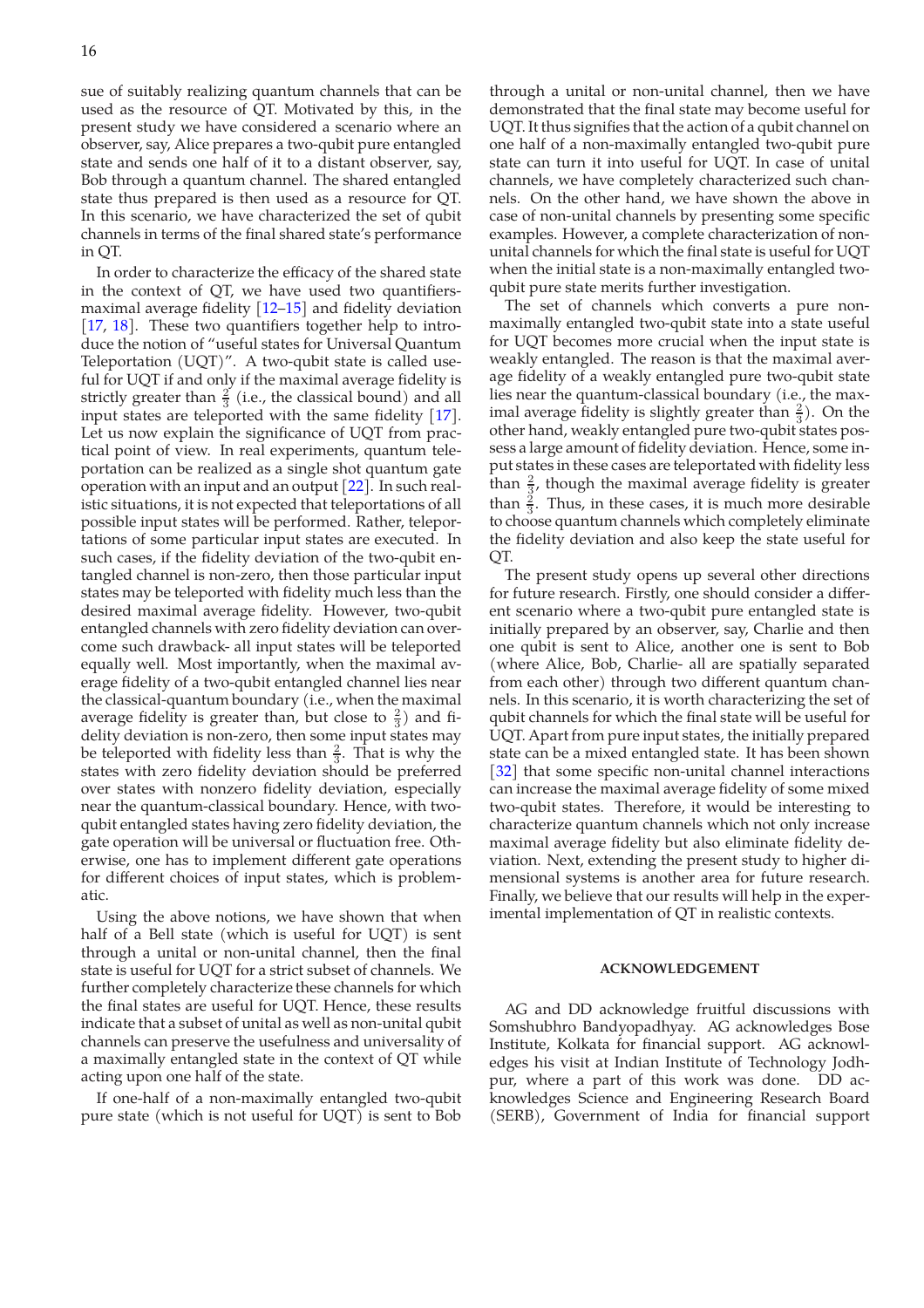through National Post Doctoral Fellowship (NPDF). SB acknowledges support from the Interdisciplinary Cyber Physical Systems (ICPS) program of the Department of Science and Technology (DST), India, Grant No.: DST/ICPS/QuEST/Theme-1/2019/6.

- [1] C. H. Bennett, G. Brassard, C. Crepeau, R. Jozsa, A. Peres, and W. K. Wootters, Phys. Rev. Lett. **70**, 1895 (1993).
- [2] H.-J. Briegel, W. Dur, J. I. Cirac, and P. Zoller, Phys. Rev. Lett. **81**, 5932 (1998).
- [3] D. Gottesman, and I. L. Chuang, Nature **402**, 390 (1999).
- [4] R. Raussendorf, and H.-J. Briegel, Phys. Rev. Lett. **86**, 5188 (2001).
- [5] W. Dur, and J. I. Cirac, J. Mod. Opt. **47**, 247 (2000).
- [6] S. L. Braunstein, and H. J. Kimble, Phys. Rev. Lett. **80**, 869 (1998).
- [7] D. Boschi, S. Branca, F. De Martini, L. Hardy, and S. Popescu, Phys. Rev. Lett. **80**, 1121 (1998).
- [8] R. Ursin, T. Jennewein, M. Aspelmeyer, R. Kaltenbaek, M. Lindenthal, P. Walther, and A. Zeilinger, Nature **430**, 849 (2004).
- [9] C. Nolleke, A. Neuzner, A. Reiserer, C. Hahn, G. Rempe, and S. Ritter, Phys. Rev. Lett. **110**, 140403 (2013).
- [10] X.-S. Ma, T. Herbst, T. Scheidl, D. Wang, S. Kropatschek, W. Naylor, B. Wittmann, A. Mech, J. Kofler, E. Anisimova, V. Makarov, T. Jennewein, R. Ursin, and A. Zeilinger, Nature **489**, 269273 (2012).
- [11] J.-G. Ren, P. Xu, H.-L. Yong, L. Zhang, S.-K. Liao, J. Yin, W.-Y. Liu, W.-Q. Cai, M. Yang, L. Li, K.-X. Yang, X. Han, Y.-Q. Yao, J. Li, H.-Y. Wu, S. Wan, L. Liu, D.-Q. Liu, Y.-W. Kuang, Z.-P. He, P. Shang, C. Guo, R.-H. Zheng, K. Tian, Z.-C. Zhu, N.-L. Liu, C.-Y. Lu, R. Shu, Y.-A. Chen, C.-Z. Peng, J.-Y. Wang, and J.-W. Pan, Nature **549**, 70 (2017).
- [12] R. Horodecki, M. Horodecki, and P. Horodecki, Phys. Lett. A **222**, 21 (1996).
- [13] M. Horodecki, P. Horodecki, and R. Horodecki, Phys. Rev. A **60**, 1888 (1999).
- [14] N. Gisin, Phys. Lett. A **210**, 157 (1996).
- [15] F. Verstraete, and H. Verschelde, Phys. Rev. Lett. **90**, 097901 (2003).
- [16] J. Bang, J. Ryu, and D. Kaszlikowski, J. Phys. A: Math. Theor. **51**, 135302 (2018).
- [17] A. Ghosal, D. Das, S. Roy, and S. Bandyopadhyay, J. Phys. A: Math. Theor. **53**, 145304 (2020).
- [18] A. Ghosal, D. Das, S. Roy, and S. Bandyopadhyay, Phys. Rev. A **101**, 012304 (2020).
- [19] S. Roy, and A. Ghosal, Phys. Rev. A **102**, 012428 (2020).
- [20] S. Roy, S. Mal, and A. Sen De, arXiv:2010.14552 [quant-ph].
- [21] P. Bej, S. Halder, and R. Sengupta, arXiv:2102.01022 [quant-ph].
- [22] L. Hjortshøj Pedersen, N. M. Møller and K. Mølmer, Phys. Lett. A **372**, 7028-7032 (2008).
- [23] J. Bang, S.W. Lee, H. Jeong, and J. Lee, Phys. Rev. A **86**, 062317 (2012).
- [24] H.-P. Breuer, F. Petruccione *et al.*, *The theory of open quantum systems* (Oxford University Press on Demand,2002).
- [25] S. Banerjee, *Open Quantum Systems: Dynamics of Nonclassical Evolution*, Vol. 20 (Springer, 2018).
- [26] K. Kraus, Ann. Physics **64**, 311–335 (1971).
- [27] K. Kraus, *States, Effects and Operations: Fundamental Notions of Quantum Theory*, Springer-Verlag, 1983.
- [28] M.-D. Choi, Linear Algebra and Its Applications, **10**, 285-290, (1975
- [29] W. K. Wootters, Phys. Rev. Lett. **80**, 2245 (1998).
- [30] R. Horodecki, and P. Horodecki, Phys. Lett. A **210**, 227 (1996).
- [31] R. Horodecki, and M. Horodecki, Phys. Rev. A **54**, 1838 (1996).
- [32] P. Badziag, M. Horodecki, P. Horodecki, and R. Horodecki, Phys. Rev. A **62**, 012311 (2000).
- [33] F. Verstraete, and H. Verschelde, arXiv:quant-ph/0202124.
- [34] S. Omkar, R. Srikanth, and S. Banerjee,
- Quantum Inf Process, **12**, 3725 (2013). [35] M. B. Ruskai, S. Szarek, and E. Werner, Linear Algebra Appl. **347**, 159 (2002).
- [36] A. Jamiolkowski,Reports on Mathematical Physics **3**, 275-278 (197
- [37] M. Jiang, S. Luo, and S. Fu, Phys. Rev. A **87**, 022310 (2013).
- [38] A. Fujiwara, and P. Algoet, Phys. Rev. A **59**, 3290 (1999).
- [39] C. King, and M.-B. Ruskai, IEEE Trans. on Inf. Theory, **47**, 192–209 (2001).
- [40] R. Pal, S. Bandyopadhyay, and S. Ghosh, Phys. Rev. A **90**, 052304 (2014).
- [41] S. Khatri, K. Sharma, and M. M. Wilde, Phys. Rev. A **102**, 012401 (2020).
- [42] R. Srikanth, and S. Banerjee, Phys. Rev. A 77, 012318 (2008).
- [43] F. Verstraete and H. Verschelde, Phys. Rev. A **66**, 022307 (2002).
- [44] T. Yu, and J. H. Eberly Quantum Inf. Comput. **7**, 459 (2007).
- [45] P. E. M. F. Mendonca, M. A. Marchiolli, and D. Galetti, Annals of Physics **351**, 79 (2014).
- [46] S. O. Rice. *Stochastic Processes in Physics and Chemistry* (Elsevier, Amsterdam, 1992).
- [47] N. P. Kumar, S. Banerjee, R. Srikanth, V. Jagadish, and F. Petruccione, Open Systems and Information Dynamics **25**, 1850014 (2018).
- [48] L. Mazzola, J. Piilo, and S. Maniscalco, Int. J. Quant. Info, **9**, 981–991 (2011).
- [49] M. Ali, Phys. Lett. A, **378**, 2048–2053 (2014).
- [50] J. P. G. Pinto, G. Karpat, and F. F Fanchini, Phys. Rev. A, **88**, 034304 (2013).
- [51] S. K. Goyal, S. Banerjee, and S. Ghosh, Phys. Rev. A, **85**, 012327 (2012).
- [52] G. E. Uhlenbeck, and L. S. Ornstein, Phys. Rev, **36**, 823 (1930).
- [53] T. Yu, and J. H. Eberly, Opt. Comm, **283**, 676–680 (2010).
- [54] E. Paladino, Y. M. Galperin, G. Falci, and B. L. Altshuler, Rev. Mod. Phys, **86**, 361 (2014).
- [55] S. Utagi, R. Srikanth, and S. Banerjee, Scientific Reports **10**, 15049 (2020).
- [56] S. Daffer, K. Wodkiewicz, J. D. Cresser, and J. K.McIver, Phys. Rev. A **70**, 010304(R) (2004).
- [57] S. Banerjee, and R. Ghosh, J. Phys. A: Math. Theor. **40**, 13735 (2007).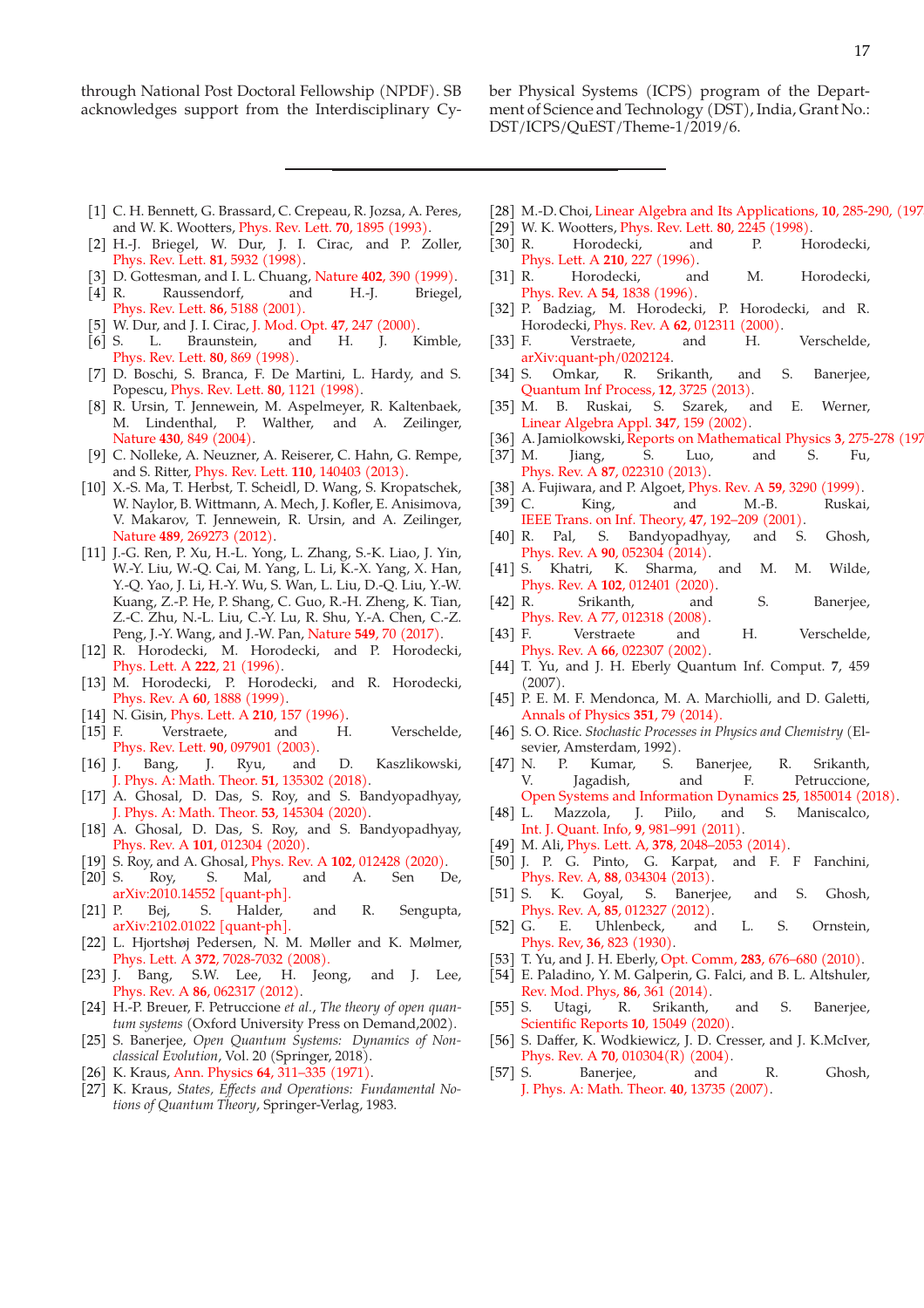- [58] U. Shrikant, R. Srikanth, and S. Banerjee, Phys. Rev. A **98**, 032328 (2018).
- [59] S. Omkar, S. Banerjee, R. Srikanth, and A. K. Alok, Quantum Inf. and Comp. **16**, 0757 (2016).

 $\Box$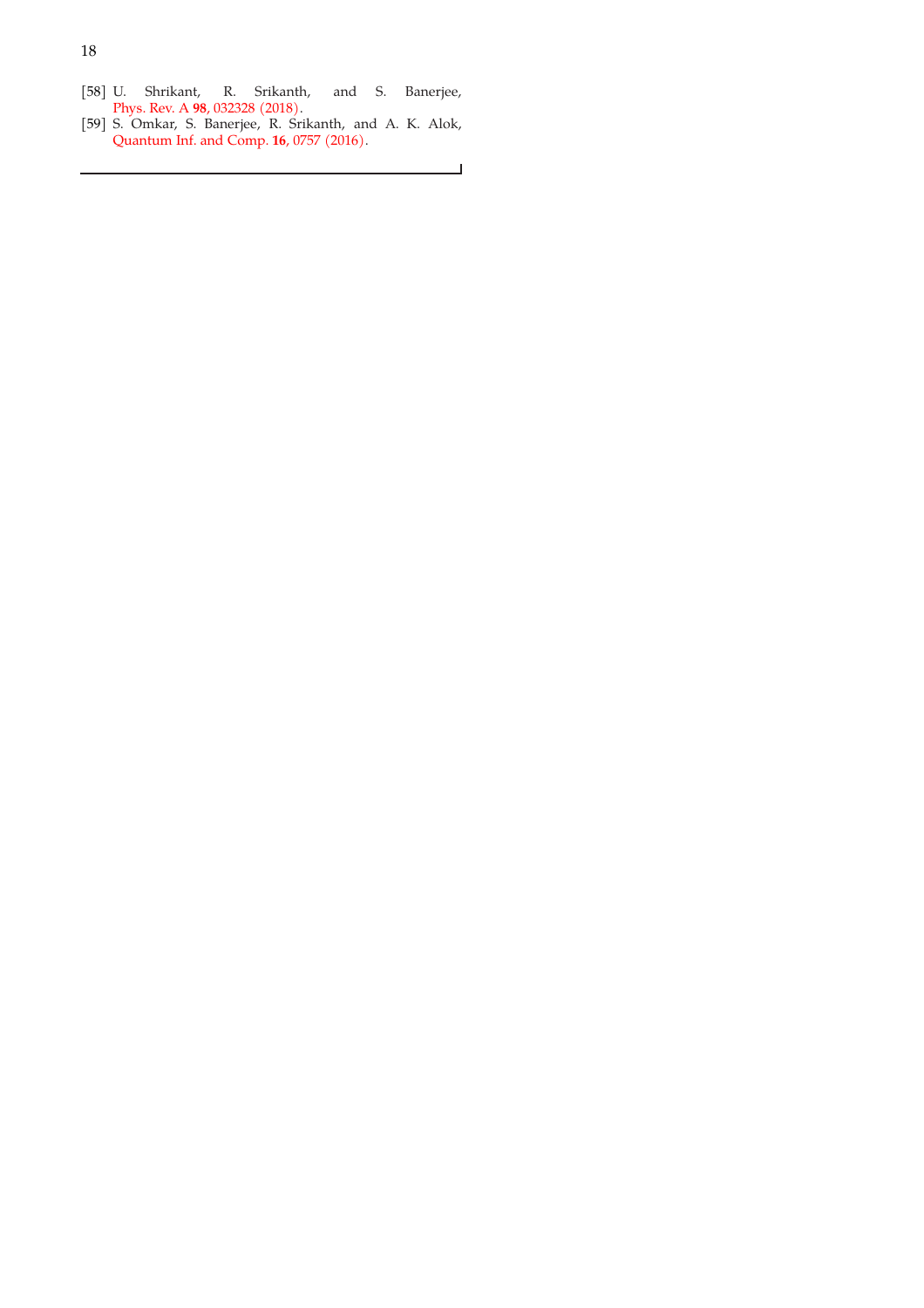# **Appendix A: Non-unital channels preserving the useful and universal condition while acting on one half of a Bell state**

Alice prepares a Bell state  $|\Phi_1\rangle$  and sends one half to Bob via any non-unital channel  $\Lambda_{nu}$  resulting the final state  $ρ_{nu}^f$ . Here  $ρ_{nu}^f$  is nothing but the Choi state of the channel  $Λ_{nu}$ . Now,  $ρ_{nu}^f$  cannot be rank-one as channels associated with rank-one Choi states are unital [35]. Moreover, Proposition 2 tells that  $\rho_{nu}^f$  cannot be a rank-two state if it is useful for UQT. Henceforth, we will consider that  $\rho_{nu}^{f}$  is either rank-three or rank-four state.

If  $\rho_{nu}^f$  is useful for UQT, then the canonical density matrix of the state  $\rho_{nu}^f$  is given by,

$$
\rho_{nu}^{f} = \frac{1}{4} \begin{pmatrix} 1+s_3-t & s_1-i & s_2 & 0 & 0 \\ s_1+i & s_2 & 1-s_3+t & -2t & 0 \\ 0 & -2t & 1+s_3+t & s_1-i & s_2 \\ 0 & 0 & s_1+i & s_2 & 1-s_3-t \end{pmatrix},
$$
(A1)

where  $|s| = \sqrt{s_1^2 + s_2^2 + s_3^2} > 0$  (as the Channel is non-unital) and we have taken  $t_{11} = t_{22} = t_{33} = -t$  with  $\frac{1}{3} < t \leq 1$ . The spectral decomposition of  $\rho_{nu}^{f}$  is given by,

$$
\rho_{nu}^f = \sum_{i=0}^3 q_i |\chi_i\rangle\langle\chi_i|, \qquad \sum_i q_i = 1,
$$
\n(A2)

where  $\{q_i\}$  is the set of eigenvalues of  $\rho_{nu}^f$  given by,

$$
q_0 = q_0(s_1, s_2, s_3, t) = \frac{1}{4} \left[ 1 + t + \sqrt{|s|^2 + 4t^2} \right],
$$
  
\n
$$
q_1 = q_1(s_1, s_2, s_3, t) = \frac{1}{4} \left[ 1 + |s| - t \right],
$$
  
\n
$$
q_2 = q_2(s_1, s_2, s_3, t) = \frac{1}{4} \left[ 1 + t - \sqrt{|s|^2 + 4t^2} \right],
$$
  
\n
$$
q_3 = q_3(s_1, s_2, s_3, t) = \frac{1}{4} \left[ 1 - |s| - t \right].
$$
\n(A3)

And the set of eigenvectors  $\{|\chi_i\rangle\}$  of  $\rho_{nu}^f$  are given by,

$$
|\chi_{0}\rangle = \frac{1}{\sqrt{n_{0}}} \left[ \frac{is_{1} + s_{2}}{s_{3} - 2t - \sqrt{|s|^{2} + 4t^{2}}} |00\rangle - i |01\rangle + \frac{i\left(|s|^{2} + s_{3}\left(s_{3} + 2\sqrt{|s|^{2} + 4t^{2}}\right)\right)}{|s|^{2} - s_{3}^{2} + 4s_{3}t} |10\rangle + \frac{is_{1} - s_{2}}{-s_{3} + 2t + \sqrt{|s|^{2} + 4t^{2}}} |11\rangle \right],
$$
  
\n
$$
|\chi_{1}\rangle = \frac{1}{\sqrt{n_{1}}} \left[ \frac{-i(|s| + s_{3})}{s_{1} + is_{2}} |00\rangle - i |01\rangle - i |10\rangle + \frac{i(s_{3} - |s|)}{s_{1} - is_{2}} |11\rangle \right],
$$
  
\n
$$
|\chi_{2}\rangle = \frac{1}{\sqrt{n_{2}}} \left[ \frac{is_{1} + s_{2}}{s_{3} - 2t + \sqrt{|s|^{2} + 4t^{2}}} |00\rangle - i |01\rangle + \frac{i\left(|s|^{2} + s_{3}\left(s_{3} - 2\sqrt{|s|^{2} + 4t^{2}}\right)\right)}{|s|^{2} - s_{3}^{2} + 4s_{3}t} |10\rangle + \frac{-is_{1} + s_{2}}{s_{3} - 2t + \sqrt{|s|^{2} + 4t^{2}}} |11\rangle \right],
$$
  
\n
$$
|\chi_{3}\rangle = \frac{1}{\sqrt{n_{2}}} \left[ \frac{is_{1} + s_{2}}{|s| + s_{3}} |00\rangle - i |01\rangle - i |10\rangle + \frac{i(s_{3} + |s|)}{s_{1} - is_{3}} |11\rangle \right],
$$
  
\n(A4)

$$
|\chi_3\rangle = \frac{1}{\sqrt{n_3}} \left[ \frac{1}{|s| + s_3} |00\rangle - i |01\rangle - i |10\rangle + \frac{1}{s_1 - is_2} |11\rangle \right],
$$
  
where  $\{n_0, n_1, n_2, n_3\}$  are the normalization factors of the eigenstates. The set of the normalized eigenstates  $\{|\chi_i\rangle\}$ 

forms an orthonormal basis. Let us now define  $\delta_1 = q_0 - q_1$ ,  $\delta_2 = q_1 - q_2$  and  $\delta_3 = q_2 - q_3$ . Since the parameters  $|s|$ and  $t$  are always non-negative numbers, one can verify that the conditions

$$
\delta_1 = 2t + \sqrt{|s|^2 + 4t^2} - |s| > 0 \tag{A5}
$$

$$
\delta_2 = |\mathbf{s}| + \sqrt{|\mathbf{s}|^2 + 4t^2} - 2t > 0,\tag{A6}
$$

$$
\delta_3 = |\mathbf{s}| + 2t - \sqrt{|\mathbf{s}|^2 + 4t^2} > 0,\tag{A7}
$$

always hold. The proof is straightforward. For any two positive real numbers x and y with  $0 < x < 1$  and  $0 < y < 1$ , one can always verify that the set of inequalities

$$
x + \sqrt{x^2 + y^2} > y
$$
,  $y + \sqrt{x^2 + y^2} > x$ , and  $x + y > \sqrt{x^2 + y^2}$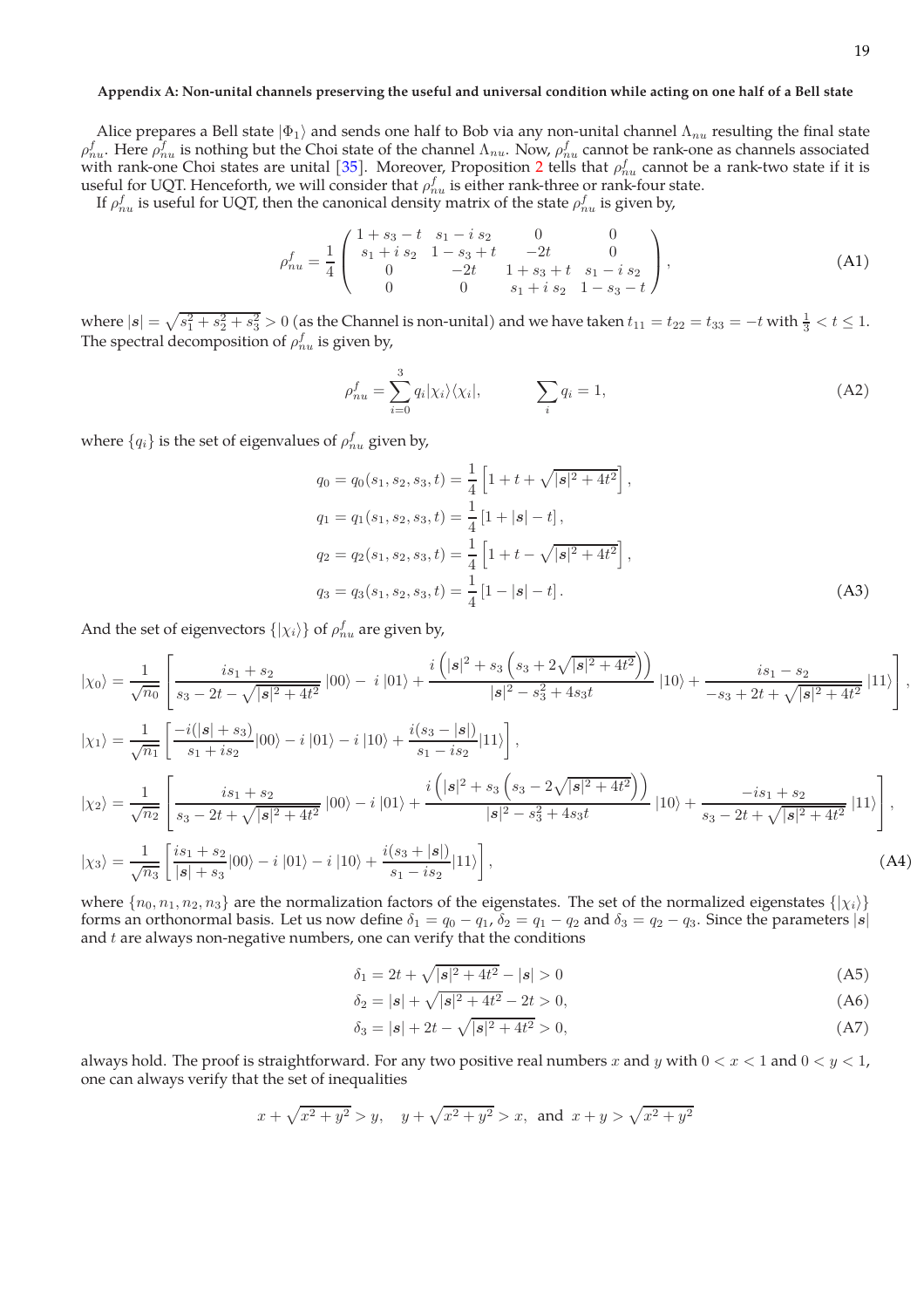always hold. Now substituting  $x = 2t$  and  $y = |s|$ , we obtain the three conditions (A5, A6, A7). Hence, the ordering of the eigenvalues are given by,  $q_0 > q_1 > q_2 > q_3$ . Therefore, the positivity of  $\rho_{nu}^f$  implies that

$$
q_3 \ge 0 \implies |\boldsymbol{s}| \le 1 - t.
$$

Now, if the final state is rank four, then we have  $q_3 > 0$  implying  $|s| < 1 - t$  whereas for rank-three final state we have  $q_3 = 0$  implying  $|s| = 1 - t$ .

*Estimation of the orthogonal Kraus operators:* Next, we will evaluate the orthogonal Kraus operators associated with the non-unital Channels preserving the useful and universal condition while acting on one half of a Bell state  $|\Phi_1\rangle$ following the approach mentioned in [13, 33].

After the action of an arbitrary non-unital channel, any eigenvector of the final state  $\rho_{nu}^f$  can be written as

$$
|\chi_i\rangle = \sum_{m,n=0}^1 a_{mn}^{(i)} |m\rangle |n\rangle
$$
, with  $\sum_{m,n=0}^1 |a_{mn}^{(i)}|^2 = 1$ .

Now, one can define a  $2 \times 2$  complex matrix  $A_i$  given by,

$$
A_i = \sqrt{2} \begin{pmatrix} a_{00}^{(i)} & a_{01}^{(i)} \\ a_{10}^{(i)} & a_{11}^{(i)} \end{pmatrix}, \qquad i = 0, 1, 2, 3.
$$
 (A8)

It can be easily checked that

$$
|\chi_i\rangle = (A_i \otimes \mathbf{I})|\Phi_1\rangle = (\mathbf{I} \otimes A_i^T)|\Phi_1\rangle,
$$
 (A9)

where  $A_i^T$  is the transposition of  $A_i$ . Hence, from Eq.(A9), we can write

$$
\rho_{nu}^f = \sum_{i=0}^3 q_i |\chi_i\rangle\langle\chi_i|
$$
  
= 
$$
\sum_{i=0}^3 (\mathbf{I} \otimes \sqrt{q_i} A_i^T) |\Phi_1\rangle\langle\Phi_1| (\mathbf{I} \otimes \sqrt{q_i} A_i^T)^{\dagger},
$$
 (A10)

where  $q_i$  are real positive numbers denoting the eigenvalues of  $\rho_{nu}^f$  with  $\sum_i q_i = 1$ ;  $\{|\chi_i\rangle\}$  are the orthonormal eigenvectors of  $\rho_{nu}^{f}$ . Here  $\{\sqrt{q_i}A_i^T\}$  denotes the Kraus operators of the channel  $\Lambda_{nu}$ . Note that the Kraus operators  $\{\sqrt{q_i}A_i^T\}$  correspond to completely positive trace preserving maps [13, 33].

Next, one can easily varify the following condition,

$$
\operatorname{Tr}\left[\left(\sqrt{q_i}A_i^T\right)^{\dagger}\left(\sqrt{q_j}A_j^T\right)\right] = q_i\delta_{ij},\tag{A11}
$$

where  $\delta_{ij}$  is the Kronecker delta function. In the above, we have used the fact that the eigenvectors  $\{|\chi_i\rangle\}$  are orthonormal. Hence, the Kraus operators  $\{\sqrt{q_i}A_i^T\}$  are orthogonal Kraus operators.

Now, using the expressions of eigenvalues and eigenvectors given by  $(A3)$  and  $(A4)$ , and using the condition  $|s| < 1-t$  for non-unital channels with rank-four Choi states and the condition  $|s| = 1-t$  for non-unital channels with rank-three Choi states, one can evaluate the most general form of orthogonal Kraus operators  $\{\sqrt{q_i}A_i^T\}$  of nonunital channels that preserve the usefulness and universality condition.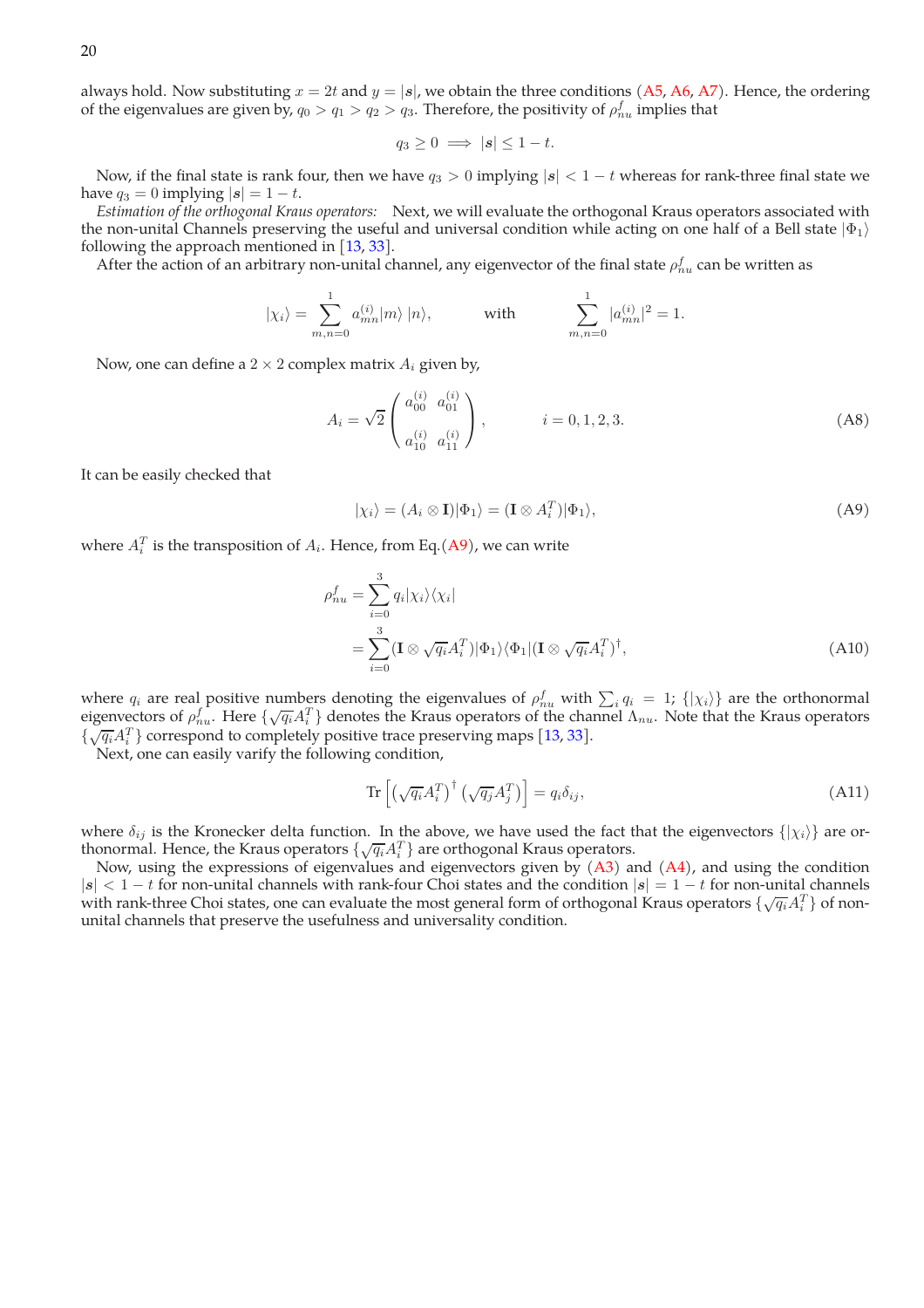The details of some physically motivated noise models, as discussed in Sec. VI, are summarized in the below table.

| Type of noise                | Nature     | Kraus operators                                                                                                                                 | Channel parameters                                                                                   |
|------------------------------|------------|-------------------------------------------------------------------------------------------------------------------------------------------------|------------------------------------------------------------------------------------------------------|
| Depolarizing (Markovian)     | Unital     | $M_0 = \sqrt{1-p} \text{ I}, M_i = \sqrt{\frac{p}{3}} \sigma_i, i = 1, 2, 3$                                                                    | $p \in [0, 1]$                                                                                       |
| Dephasing (Markovian)        | Unital     | $M_0 = \sqrt{1-p} \mathbf{I}, M_1 = \sqrt{p}\sigma_3$                                                                                           | $p \in [0, 1]$                                                                                       |
| ADC (Markovian)              |            | Non-unital $M_0 = \begin{pmatrix} 1 & 0 \\ 0 & \sqrt{1-p(t)} \end{pmatrix}$ , $M_1 = \begin{pmatrix} 0 & \sqrt{p(t)} \\ 0 & 0 \end{pmatrix}$    | $p(t) = 1 - \exp[-\gamma t]$                                                                         |
| PLN (Markovian)              | Unital     | $M_0 = \sqrt{1-p(t)}$ I, $M_1 = \sqrt{p(t)}\sigma_3$                                                                                            | $p(t) = \exp[-Gt]$                                                                                   |
| OUN (Markovian)              | Unital     | $M_0 = \sqrt{1-p(t)}$ I, $M_1 = \sqrt{p(t)}\sigma_3$                                                                                            | $p(t) = \exp\left[-\frac{Gt}{2}\right]$                                                              |
| Unruh (Markovian)            | Non-unital | $M_0 = \left(\begin{array}{cc} \cos r & 0 \\ 0 & 1 \end{array}\right)$ , $M_1 = \left(\begin{array}{cc} 0 & 0 \\ \sin r & 0 \end{array}\right)$ | $r\in(0,\frac{\pi}{4}]$                                                                              |
| Depolarizing (Non-Markovian) | Unital     | $M_0 = \sqrt{[(1-3\alpha p)(1-p)]}$ I,<br>$M_i = \sqrt{[1 + 3\alpha(1-p)]\frac{p}{3}} \sigma_i, \quad i = 1, 2, 3$                              | $0 < \alpha \leq 1$ ,<br>$0\leq p\leq \frac{1}{2}$                                                   |
| Dephasing (Non-Markovian)    | Unital     | $M_0 = \sqrt{(1-\alpha p)(1-p)}\mathbf{I},$<br>$M_3 = \sqrt{p\left[1 + \alpha\left(1 - p\right)\right]} \sigma_3$                               | $0 < \alpha \leq 1$ ,<br>$0 \leq p \leq \frac{1}{2}$                                                 |
| ADC (Non-Markovian)          |            | Non-unital $M_0 = \begin{pmatrix} 1 & 0 \\ 0 & \sqrt{1-p(t)} \end{pmatrix}$ , $M_1 = \begin{pmatrix} 0 & \sqrt{p(t)} \\ 0 & 0 \end{pmatrix}$    | $p(t) = 1 - \exp\left[\frac{-2R\gamma}{\omega_0 \coth\left(\frac{g\omega_0 t}{2}\right) + 1}\right]$ |
| PLN (Non-Markovian)          | Unital     | $M_0 = \sqrt{1-p(t)}$ <b>I</b> , $M_1 = \sqrt{p(t)}\sigma_3$                                                                                    | $p(t) = \exp \left[ \frac{Gt(gt + 2)}{2(qt + 1)^2} \right]$                                          |
| OUN (Non-Markovian)          | Unital     | $M_0 = \sqrt{1-p(t)}$ <b>I</b> , $M_1 = \sqrt{p(t)}\sigma_3$                                                                                    | $p(t) = \exp \left[ \frac{-G(g^{-1}(e^{-gt} - 1) + t)}{2} \right]$                                   |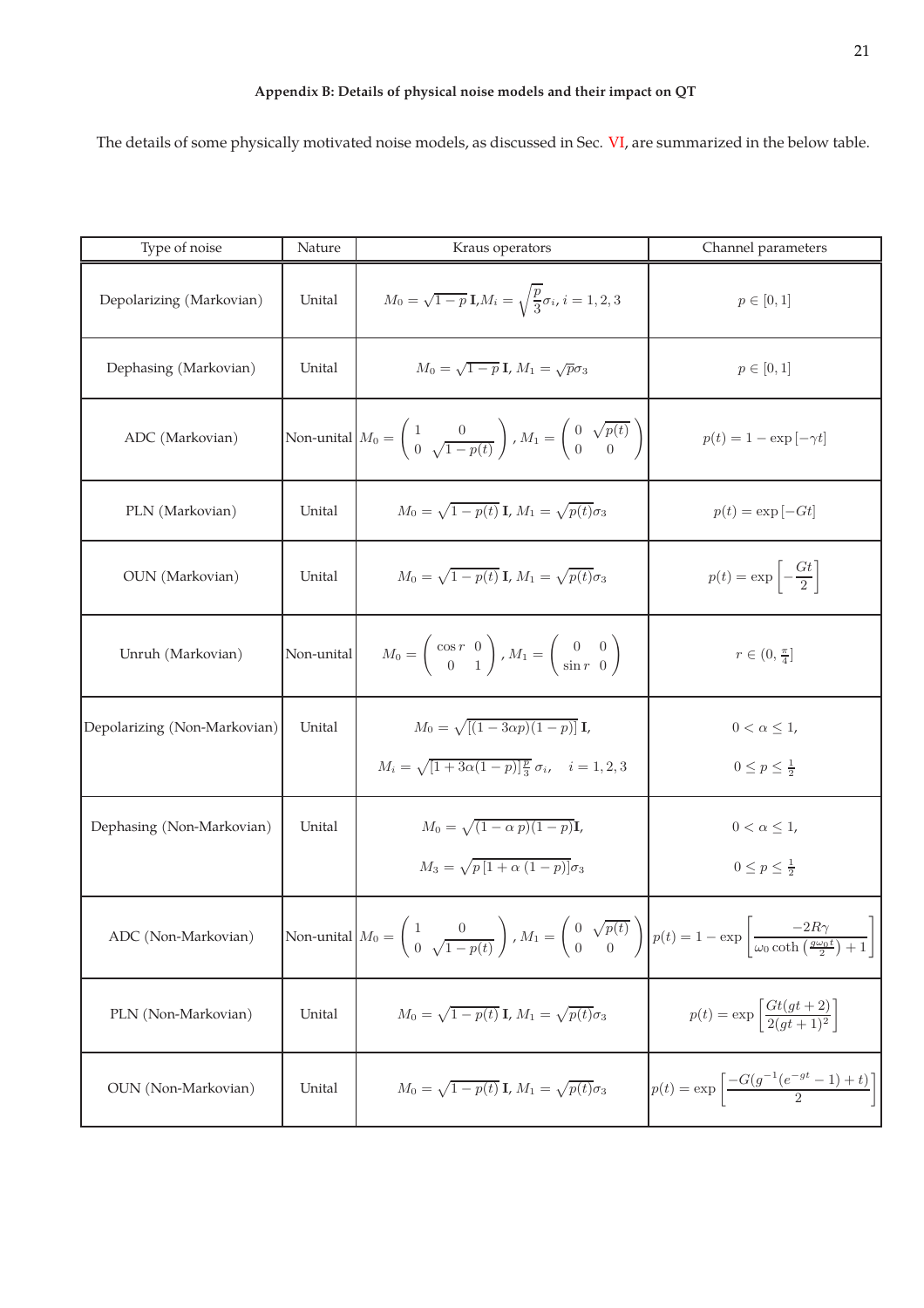| Type of noise | Nature | Kraus operators | Channel parameters                                                                                                                                                             |
|---------------|--------|-----------------|--------------------------------------------------------------------------------------------------------------------------------------------------------------------------------|
|               |        |                 | RTN (Non-Markovian) Unital $M_0 = \sqrt{1-p(t)} \mathbf{I}$ , $M_1 = \sqrt{p(t)} \sigma_3 \Big  p(t) = \exp[-gt] \Big( \cos(g\omega t) + \frac{\sin(g\omega t)}{1-p(t)} \Big)$ |

Next, we will present the maximal fidelity and fidelity deviation of the final states when one half of the state  $|\Phi_1\rangle$  is subjected to the aforementioned channels. Note that if a state  $\rho$  has det( $T_\rho$ )  $\geq 0$  (with  $T_\rho$  being the correlation matrix of  $\rho$ ), then that state is not useful for QT [31, 32]. That is why, in the following, we will present the the expressions for maximal fidelity and fidelity deviation of the final states only for those ranges of channel parameters where the final states satisfy  $det(T_\rho) < 0$ . In the below tabel, 'M' stands for Markovian channels and 'NM' stands for non-Markovian channels.

|               | Maximal fidelity                                                                                                                                                         | Fidelity deviation                                                                                                                                | Whether the final      |
|---------------|--------------------------------------------------------------------------------------------------------------------------------------------------------------------------|---------------------------------------------------------------------------------------------------------------------------------------------------|------------------------|
| Type of noise | of the                                                                                                                                                                   | of the                                                                                                                                            | state is useful        |
|               | final state                                                                                                                                                              | final state                                                                                                                                       | for UQT for some       |
|               |                                                                                                                                                                          |                                                                                                                                                   | specific ranges of the |
|               |                                                                                                                                                                          |                                                                                                                                                   | channel parameters     |
| Depolarizing  | $1-\frac{2p}{2}$                                                                                                                                                         | $\overline{0}$                                                                                                                                    | Yes                    |
| (M)           | $> \frac{2}{3}$ when $0 \le p < \frac{1}{2}$                                                                                                                             |                                                                                                                                                   |                        |
| Dephasing     | $\frac{\sqrt{2p}+1}{3}$ > $\frac{2}{3}$ when $\frac{1}{2}$ < p < 1;                                                                                                      | $rac{2(1-p)}{3\sqrt{5}} \neq 0$ when $\frac{1}{2} < p < 1$ ;                                                                                      |                        |
| (M)           | $rac{2}{3}$ when $p = \frac{1}{2}$ ;                                                                                                                                     | $\frac{1}{3\sqrt{5}} \neq 0$ when $p = \frac{1}{2}$ ;                                                                                             | No                     |
|               | $1-\frac{2p}{2} > \frac{2}{3}$ when $0 < p < \frac{1}{2}$ .                                                                                                              | $\frac{2p}{3\sqrt{5}} \neq 0$ when $0 < p < \frac{1}{2}$ .                                                                                        |                        |
| ADC (M)       | $\frac{1}{2} + \frac{\exp[-\gamma t] + 2 \exp \left[-\frac{\gamma t}{2}\right]}{\epsilon}$                                                                               | $\frac{\exp\left[-\frac{\gamma t}{2}\right]-\exp\left[-\gamma t\right]}{3\sqrt{5}}$                                                               |                        |
|               | $>$ $\frac{2}{3}$ if and only if                                                                                                                                         | $\neq 0$ when                                                                                                                                     | N <sub>o</sub>         |
|               | $0 < t < \frac{-\ln(3 - 2\sqrt{2})}{2}$                                                                                                                                  | $0 < t < \frac{-\ln(3 - 2\sqrt{2})}{\ln 3}$                                                                                                       |                        |
| PLN(M)        |                                                                                                                                                                          | $\frac{2e^{-Gt}+1}{3} > \frac{2}{3}$ when $0 \le t < \frac{\ln 2}{G}$ ; $\frac{2(1-e^{-Gt})}{3\sqrt{5}} \ne 0$ when $0 \le t < \frac{\ln 2}{G}$ ; |                        |
|               | $\frac{2}{3}$ when $t = \frac{\ln 2}{G}$ ; $\frac{1}{3\sqrt{5}} \neq 0$ when $t = \frac{\ln 2}{G}$ ;                                                                     |                                                                                                                                                   | No                     |
|               | $\left 1-\frac{2e^{-Gt}}{3}\right \frac{2}{3}$ when $\frac{\ln 2}{G}< t < \infty$ . $\left \frac{2e^{-Gt}}{3\sqrt{5}}\right \neq 0$ when $\frac{\ln 2}{G}< t < \infty$ . |                                                                                                                                                   |                        |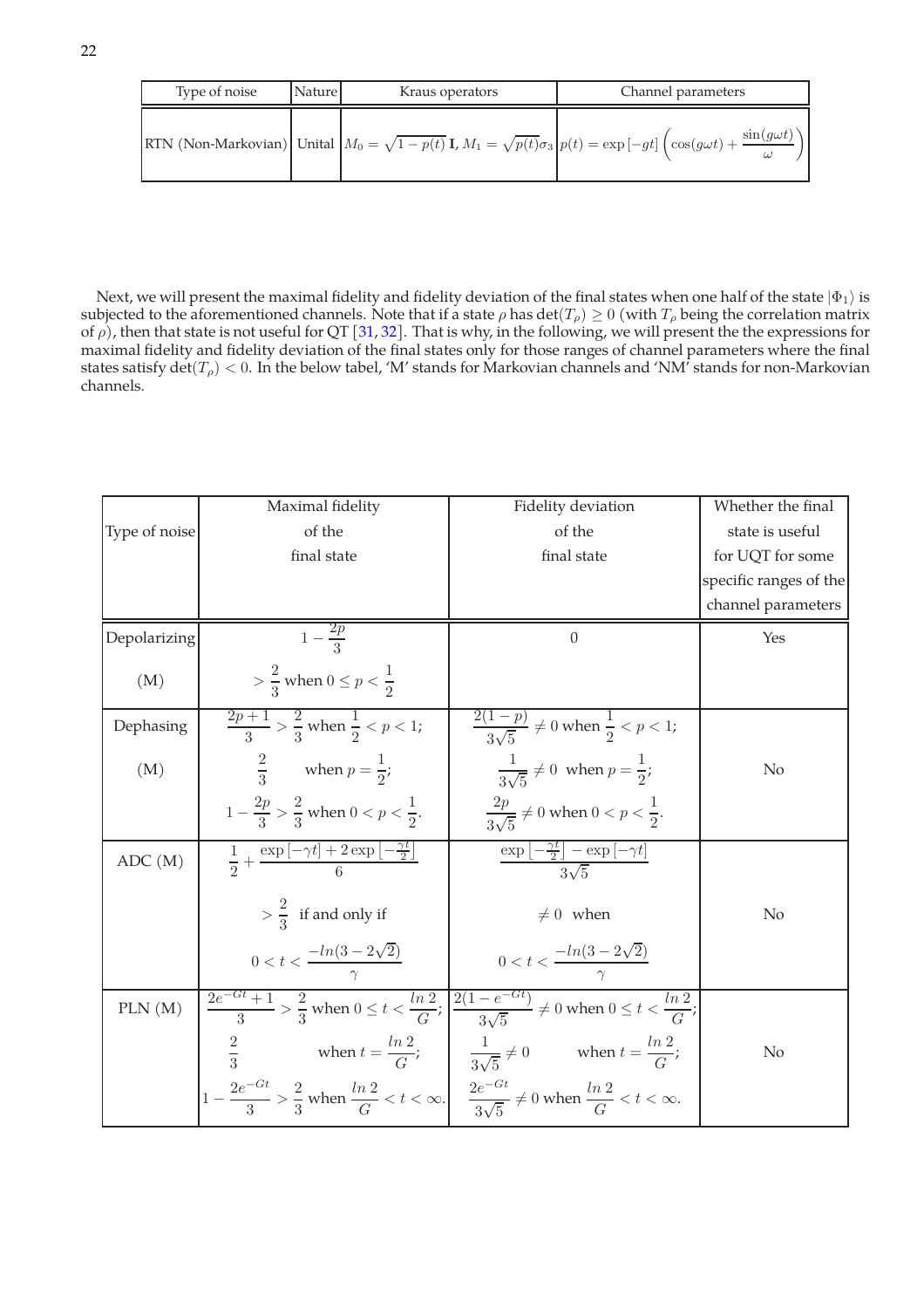|               | Maximal fidelity                                                                 | Fidelity deviation                                                                                                                                                                               | Whether the     |
|---------------|----------------------------------------------------------------------------------|--------------------------------------------------------------------------------------------------------------------------------------------------------------------------------------------------|-----------------|
| Type of noise | of the                                                                           | of the                                                                                                                                                                                           | final state     |
|               | final state                                                                      | final state                                                                                                                                                                                      | is useful       |
|               |                                                                                  |                                                                                                                                                                                                  | for UQT         |
|               |                                                                                  |                                                                                                                                                                                                  | for some        |
|               |                                                                                  |                                                                                                                                                                                                  | specific ranges |
|               |                                                                                  |                                                                                                                                                                                                  | the channel     |
|               |                                                                                  |                                                                                                                                                                                                  | parameters      |
| OUN(M)        | $\frac{2e^{-\frac{Gt}{2}}+1}{2} > \frac{2}{2}$                                   | $\frac{2(1-e^{-\frac{Gt}{2}})}{3\sqrt{5}} \neq 0$                                                                                                                                                |                 |
|               |                                                                                  |                                                                                                                                                                                                  |                 |
|               | when $0 \le t < \frac{\ln 2}{C}$ ;                                               | when $0 \le t < \frac{2\ln 2}{C}$ ;                                                                                                                                                              |                 |
|               | $rac{2}{3}$ when $t = \frac{2ln 2}{G}$ ;                                         | $rac{1}{3\sqrt{5}} \neq 0$ when $t = \frac{2\ln 2}{G}$ ;                                                                                                                                         | No              |
|               | $1-\frac{2e^{-\frac{Gt}{2}}}{3} > \frac{2}{3}$                                   | $\frac{2e^{-\frac{Gt}{2}}}{3\sqrt{5}} \neq 0$                                                                                                                                                    |                 |
|               | when $\frac{2ln 2}{G} < t < \infty$ .                                            | when $\frac{2ln 2}{G} < t < \infty$ .                                                                                                                                                            |                 |
| Unruh(M)      | $\frac{1}{2} + \frac{\cos^2 r + 2\cos r}{6}$                                     | $\frac{\cos r - \cos^2 r}{3\sqrt{5}}$                                                                                                                                                            |                 |
|               |                                                                                  |                                                                                                                                                                                                  |                 |
|               | $>$ $\frac{2}{3}$ if and only if $0 < r \leq \frac{\pi}{4}$                      | $\neq 0$ when $0 < r \leq \frac{\pi}{4}$                                                                                                                                                         | No              |
| Depolarizing  | $\sqrt{1-\frac{2p}{3}}[1+3\alpha(1-p)]$                                          |                                                                                                                                                                                                  |                 |
| (NM)          | $>\frac{2}{3}$ when                                                              | $\theta$                                                                                                                                                                                         | Yes             |
|               | $0 \le p < \frac{1}{6\alpha} \left[ 1 + 3\alpha - \sqrt{1 + 9\alpha^2} \right],$ |                                                                                                                                                                                                  |                 |
|               | $0 < \alpha \leq 1$                                                              |                                                                                                                                                                                                  |                 |
| Dephasing     | $1-\frac{2p[1+\alpha(1-p)]}{2} > \frac{2}{3}$                                    | $\frac{2[1-(1-p)(1-\alpha p)]}{2\sqrt{5}} \neq 0$                                                                                                                                                |                 |
| (NM)          | when                                                                             | when                                                                                                                                                                                             |                 |
|               |                                                                                  | $0 \le p < \frac{1}{2\alpha} \left[ 1 + \alpha - \sqrt{1 + \alpha^2} \right];$ $0 \le p < \frac{1}{2\alpha} \left[ 1 + \alpha - \sqrt{1 + \alpha^2} \right];$                                    |                 |
|               |                                                                                  | $\frac{2}{3}$ when $p = \frac{1}{2\alpha} \left[ 1 + \alpha - \sqrt{1 + \alpha^2} \right]$ ; $\frac{\sqrt{5}}{3}$ when $p = \frac{1}{2\alpha} \left[ 1 + \alpha - \sqrt{1 + \alpha^2} \right]$ ; |                 |
|               |                                                                                  |                                                                                                                                                                                                  |                 |
|               | $\frac{1}{3}[1+2p(1+\alpha-\alpha p)]>\frac{2}{3}$                               | $\frac{2\left[1-(p)(1+\alpha-\alpha\;p)\right]}{3\sqrt{5}}\neq 0$                                                                                                                                |                 |
|               | when                                                                             | when                                                                                                                                                                                             | No              |
|               |                                                                                  | $\frac{1}{2\alpha}\left[1+\alpha-\sqrt{1+\alpha^2}\right] < p < \frac{1}{2};$ $\frac{1}{2\alpha}\left[1+\alpha-\sqrt{1+\alpha^2}\right] < p < \frac{1}{2};$                                      |                 |
|               | $0 < \alpha \leq 1$                                                              | $0 < \alpha \leq 1$                                                                                                                                                                              |                 |